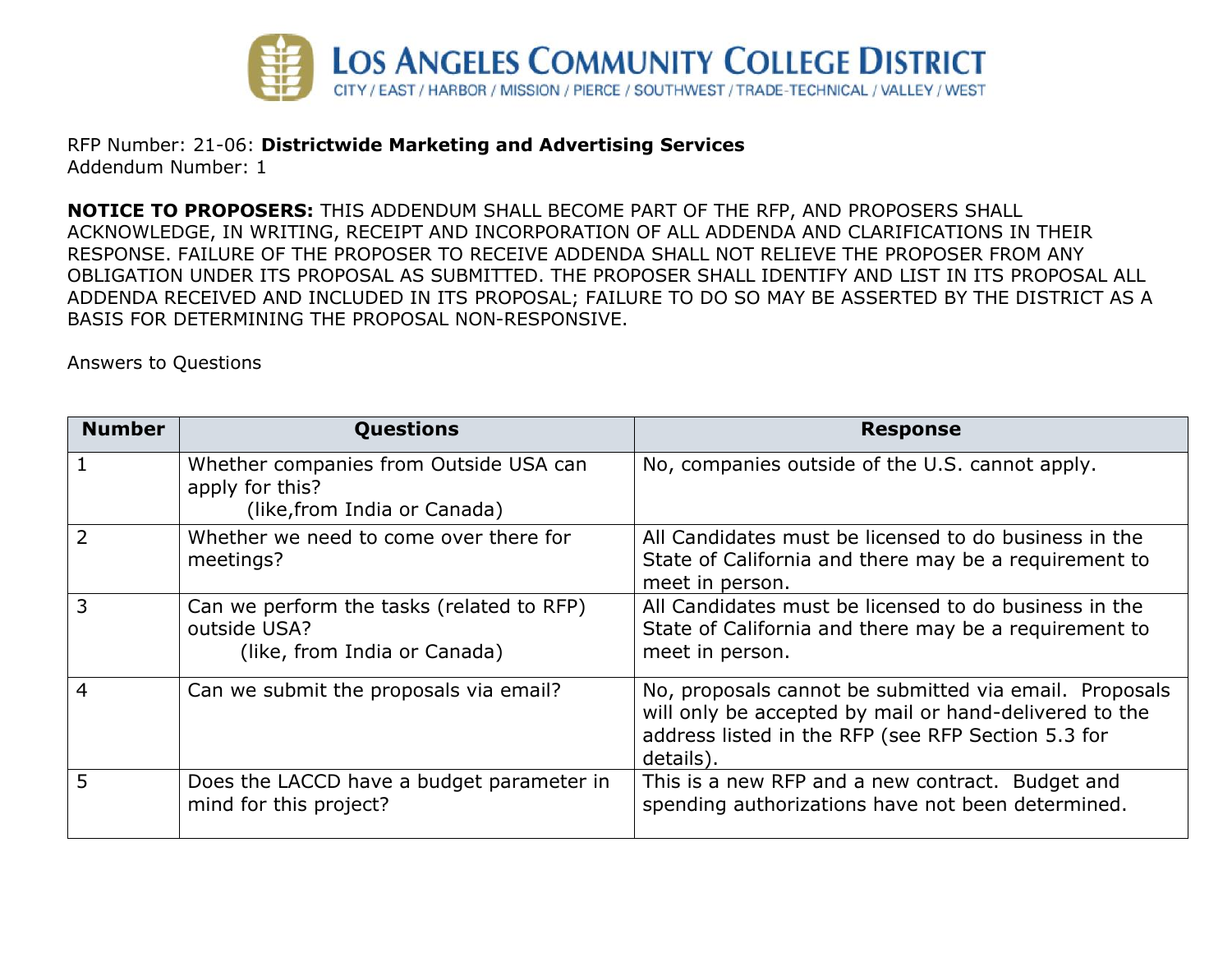

| <b>Number</b> | Questions                                                                                                                                                                             | <b>Response</b>                                                                                                                                                                                                                                                                                                                                                         |
|---------------|---------------------------------------------------------------------------------------------------------------------------------------------------------------------------------------|-------------------------------------------------------------------------------------------------------------------------------------------------------------------------------------------------------------------------------------------------------------------------------------------------------------------------------------------------------------------------|
| 6             | Why is LACCD going out to bid at this time?                                                                                                                                           | New services are needed as the current contract will<br>expire soon.                                                                                                                                                                                                                                                                                                    |
| 7             | Is there an incumbent and if so, is that<br>company involved in the bidding process?                                                                                                  | Yes, the District currently has an Agency of Record. The<br>RFP process is open to all.                                                                                                                                                                                                                                                                                 |
| 8             | What is LACCD looking for in an ideal partner?                                                                                                                                        | The specifications of what the District and its colleges<br>are looking for are contained within the RFP.                                                                                                                                                                                                                                                               |
| 9             | Section 6.5.1 Question C, asks for references<br>and Section 6.6 also asks for references. Can<br>you please provide clarification on where to<br>include references in our response? | Section 6.5.1, C - References: Refences should be listed<br>on Appendix 2, page 48. References requested here<br>pertain to contacts directly associated with work<br>projects identified.                                                                                                                                                                              |
|               |                                                                                                                                                                                       | Section 6.6 - References: Similar to the majority of the<br>questions/criteria listed in the RFP:<br>In your proposal, identify the Section Name "Resume"<br>and attach the documents/requested information that<br>fall into that category. References here can be similar<br>to, or not directly associated with, any past project(s)<br>highlighted in the response. |
| 10            | Does the 15 page limit, include Sections 6.6<br>through 6.11 or is that limit only for items in<br>6.5.1 to 6.5.6? Also, are resumes, images,                                         | The 15 page limit applies to Section $6.5$ (6.5.1 to $6.5.6$ ).<br>Page dividers do not count. All other content and the<br>specific lengths for each portion or answer and resume,<br>etc. is the responsibility of the proposer to determine.                                                                                                                         |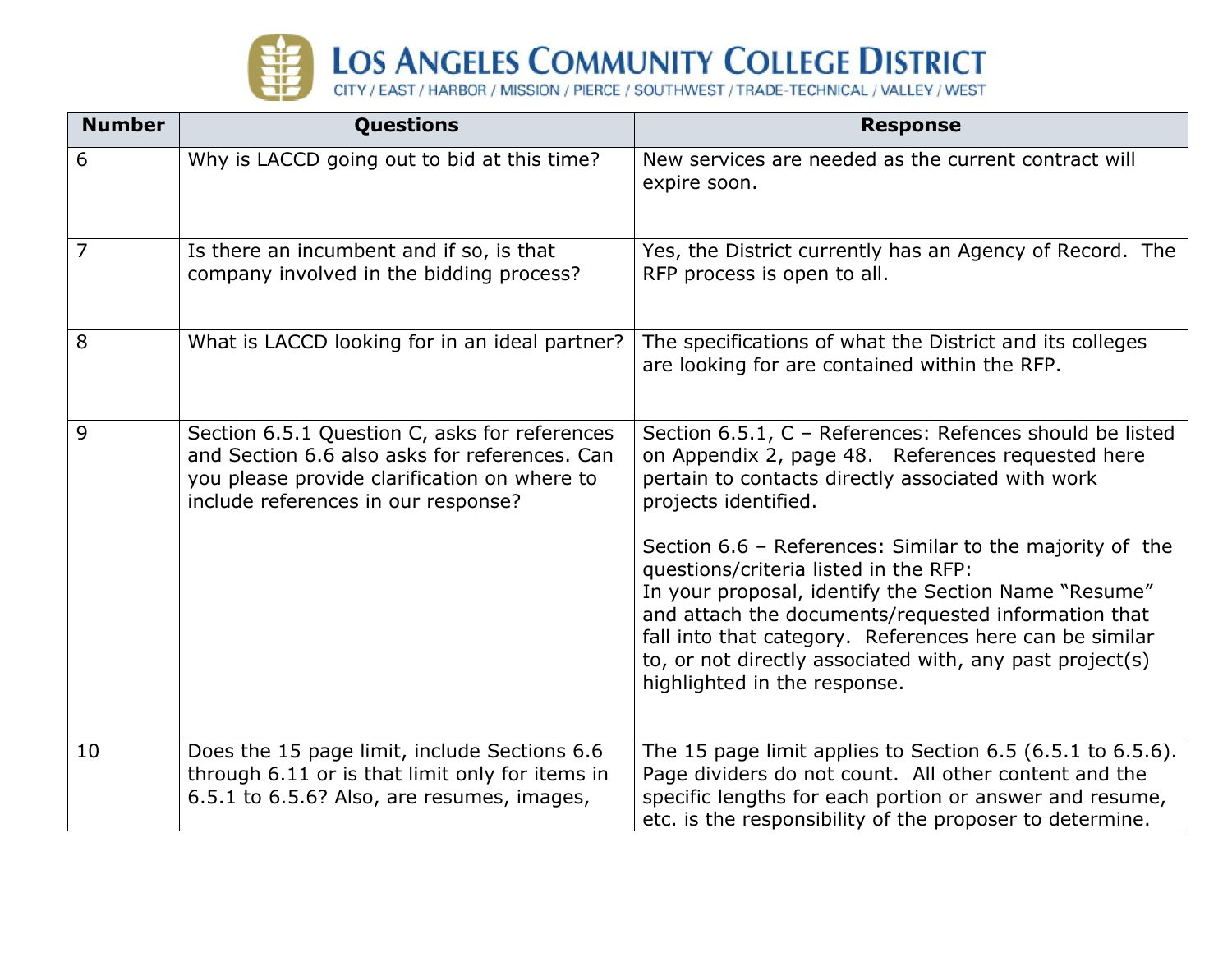

| <b>Number</b> | <b>Questions</b>                                                                                                                                                                                                                                                                                                                                               | <b>Response</b>                                                                                                                                                                                                 |
|---------------|----------------------------------------------------------------------------------------------------------------------------------------------------------------------------------------------------------------------------------------------------------------------------------------------------------------------------------------------------------------|-----------------------------------------------------------------------------------------------------------------------------------------------------------------------------------------------------------------|
|               | and/or divider pages excluded from the page<br>limit?                                                                                                                                                                                                                                                                                                          |                                                                                                                                                                                                                 |
| 11            | Is there a media budget for this annually?                                                                                                                                                                                                                                                                                                                     | This is a new RFP and a new contract. Budget and<br>spending authorizations have not been determined.                                                                                                           |
| 12            | Do you prefer commission-based or labor<br>hours for agency fees for the described<br>activity?                                                                                                                                                                                                                                                                | The determination of fees, how that is structured and<br>disclosure of both is the responsibility of the proposers<br>to include in responses to the RFP.                                                       |
| 13            | Will media be bill and remit, or will bills be<br>approved by agency and paid by District?                                                                                                                                                                                                                                                                     | This will be determined during the contract phase of the<br>RFP with the successful proposer.                                                                                                                   |
| 14            | RE: Experience - because a lot of the<br>recruitment marketing is similar in strategy<br>(lead generation) as for-profit education, will<br>you consider substantial media and marketing<br>experience for 2 and 4 year for-profit colleges<br>as equal to community college experience?<br>The audience, ethnicity, and type of students<br>are very similar. | It is up to the proposer(s) to determine what to<br>highlight or include in the responses. The professional<br>experience requirements within the RFP are not<br>exclusive to community college education only. |
| 15            | Will you consider other similar media and<br>marketing experience outside of education?                                                                                                                                                                                                                                                                        | Yes. The professional experience requirements within<br>the RFP are not exclusive to community college<br>education only.                                                                                       |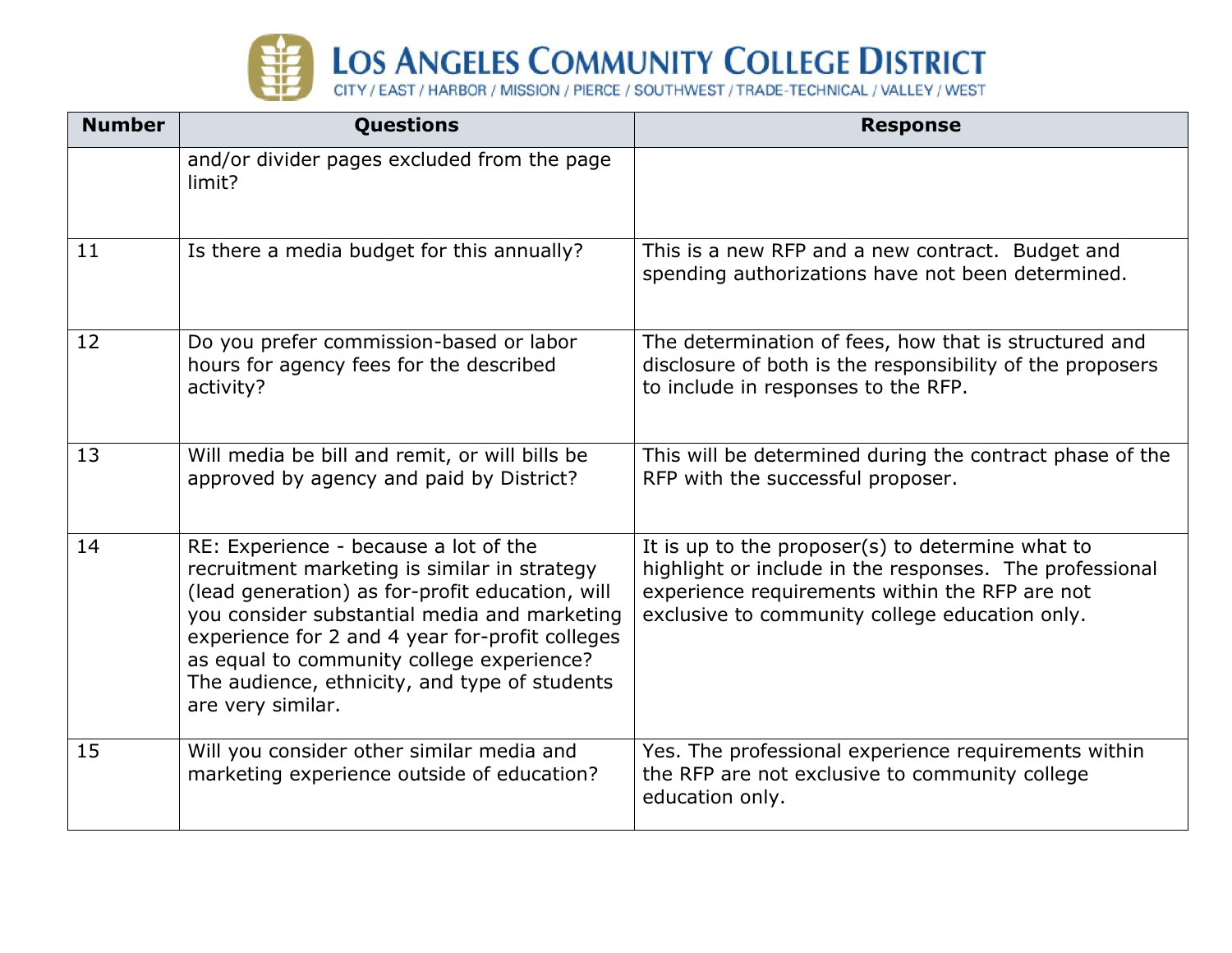

| <b>Number</b> | Questions                                                                                                                                                                                                                                                                                        | <b>Response</b>                                                                                                                                                                                |
|---------------|--------------------------------------------------------------------------------------------------------------------------------------------------------------------------------------------------------------------------------------------------------------------------------------------------|------------------------------------------------------------------------------------------------------------------------------------------------------------------------------------------------|
| 16            | What portion (expressed in percentage) of<br>your marketing and advertising is targeted to<br>Spanish and other ethnicities?                                                                                                                                                                     | Bilingual or multi-lingual marketing and advertising is<br>based on the specific needs of the District and the<br>colleges. There is no specific percentage.                                   |
| 17            | Will the incumbent be bidding and can we<br>review the current media and marketing<br>plans?                                                                                                                                                                                                     | It is unknown whether the incumbent is participating in<br>this RFP process. Current media and marketing plans<br>are not available at this time.                                              |
| 18            | If incumbent isn't bidding, why not?                                                                                                                                                                                                                                                             | At this stage, it is unknown whether the incumbent is<br>participating in this RFP process.                                                                                                    |
| 19            | What did are your likes/dislike from your past<br>experiences with ad agencies. What are you<br>looking for in an agency?                                                                                                                                                                        | What the District and colleges are seeking is identified in<br>the RFP.                                                                                                                        |
| 20            | Will questions be answered all at once on the<br>site<br>http://www.laccd.edu/Departments/Business<br>Services/Contract-Services/Pages/Bids-And-<br>Proposals.aspx, or is there an opportunity to<br>see earlier answers than a week prior to RFP<br>due date?                                   | See RFP, Section 5.2 (page 20)                                                                                                                                                                 |
| 21            | Please clarify what the District's expectations<br>are for pricing in the column labeled 'cost'.<br>Given we would require more information to<br>accurately price out a Scope of Work for any<br>given project, can we present blended hourly<br>rates for the broad service categories listed? | The determination of fees, rates or pricing and how that<br>is structured and disclosed is the responsibility of the<br>proposer. They must identify their fee structure in their<br>proposal. |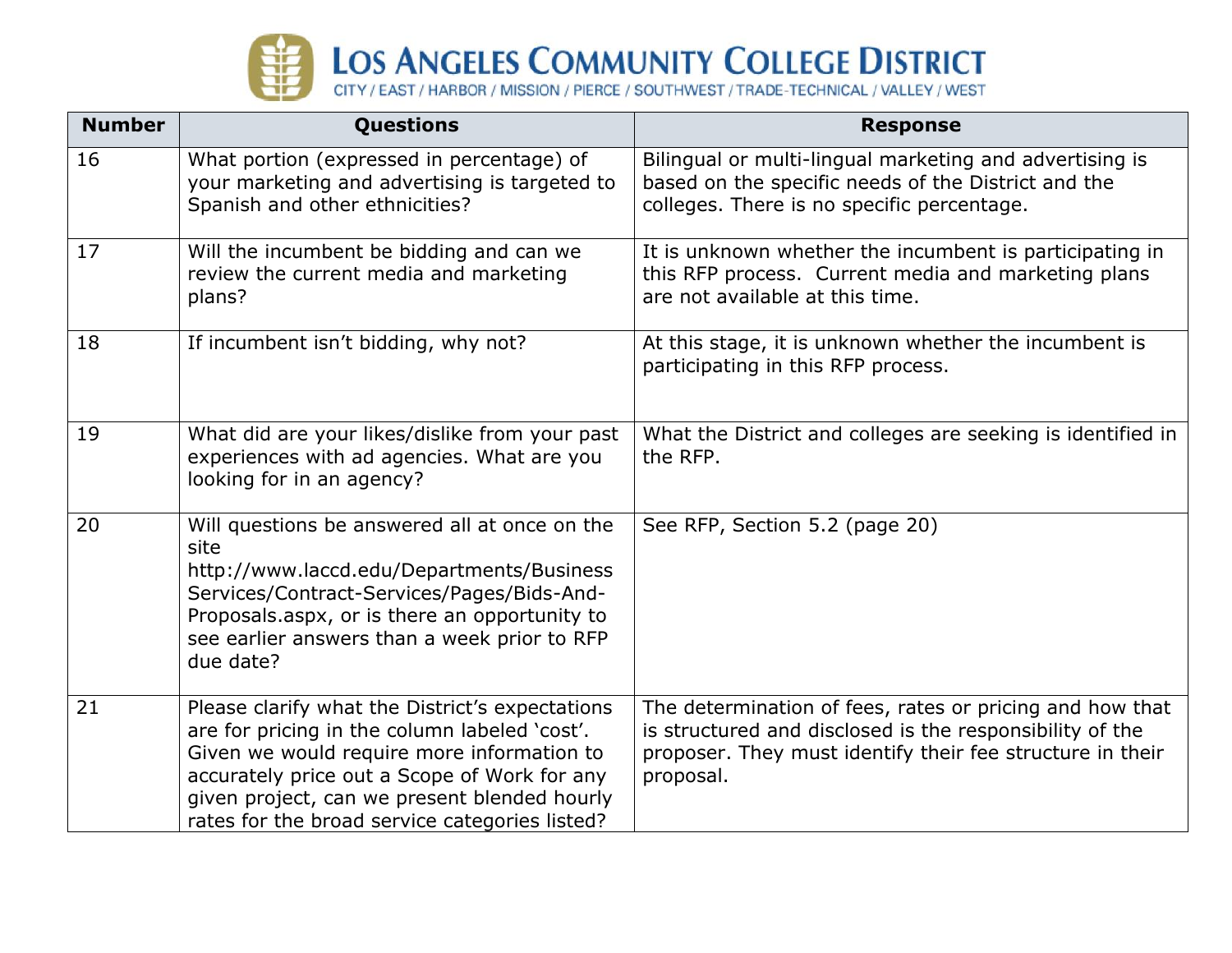

| <b>Number</b> | <b>Questions</b>                                                                                                                                                                                                                                                     | <b>Response</b>                                                                                                                                                                                                                                                                                                                           |
|---------------|----------------------------------------------------------------------------------------------------------------------------------------------------------------------------------------------------------------------------------------------------------------------|-------------------------------------------------------------------------------------------------------------------------------------------------------------------------------------------------------------------------------------------------------------------------------------------------------------------------------------------|
|               |                                                                                                                                                                                                                                                                      |                                                                                                                                                                                                                                                                                                                                           |
| 22            | Please clarify if the 15 page limit applies only<br>to the questions in section 6.5.1-6.5.6                                                                                                                                                                          | The 15 page limit applies to Section $6.5$ (6.5.1 to $6.5.6$ ).<br>Page dividers do not count.                                                                                                                                                                                                                                            |
| 23            | Please clarify the District's expectation for<br>event support. Is event support envisioned to<br>be focused on publicity generation efforts, or<br>does the District need actual staffing and<br>logistical support for the various events<br>mentioned in the RFP? | Unknown as event support can vary with each event.<br>Each college has existing event staff and has previously<br>carried out a variety of events with some or no outside<br>support. It is not known at this time if additional<br>staffing would be needed, but those needs would be<br>identified early in any event planning efforts. |
| 24            | In lieu of complete resumes (or completing<br>the provided form/attachment), would<br>narrative bios in an appendix suffice to<br>demonstrate the qualifications of key<br>personnel?                                                                                | See RFP, Sections 6.8 and 6.9                                                                                                                                                                                                                                                                                                             |
| 25            | What strengths are important to you from<br>your selected agency partner                                                                                                                                                                                             | The requirements for what the District and the colleges<br>are looking for in a new Agency of Record are included<br>in the RFP.                                                                                                                                                                                                          |
| 26            | What does your current student population<br>say about you? Do you provide end of course<br>surveys or engage with the current student<br>population for immediate feedback?                                                                                         | Our student population is very diverse, multi-lingual and<br>a reflection of the diversity of Los Angeles County and<br>its communities/cities. The District and the colleges<br>frequently survey and engage students for feedback.                                                                                                      |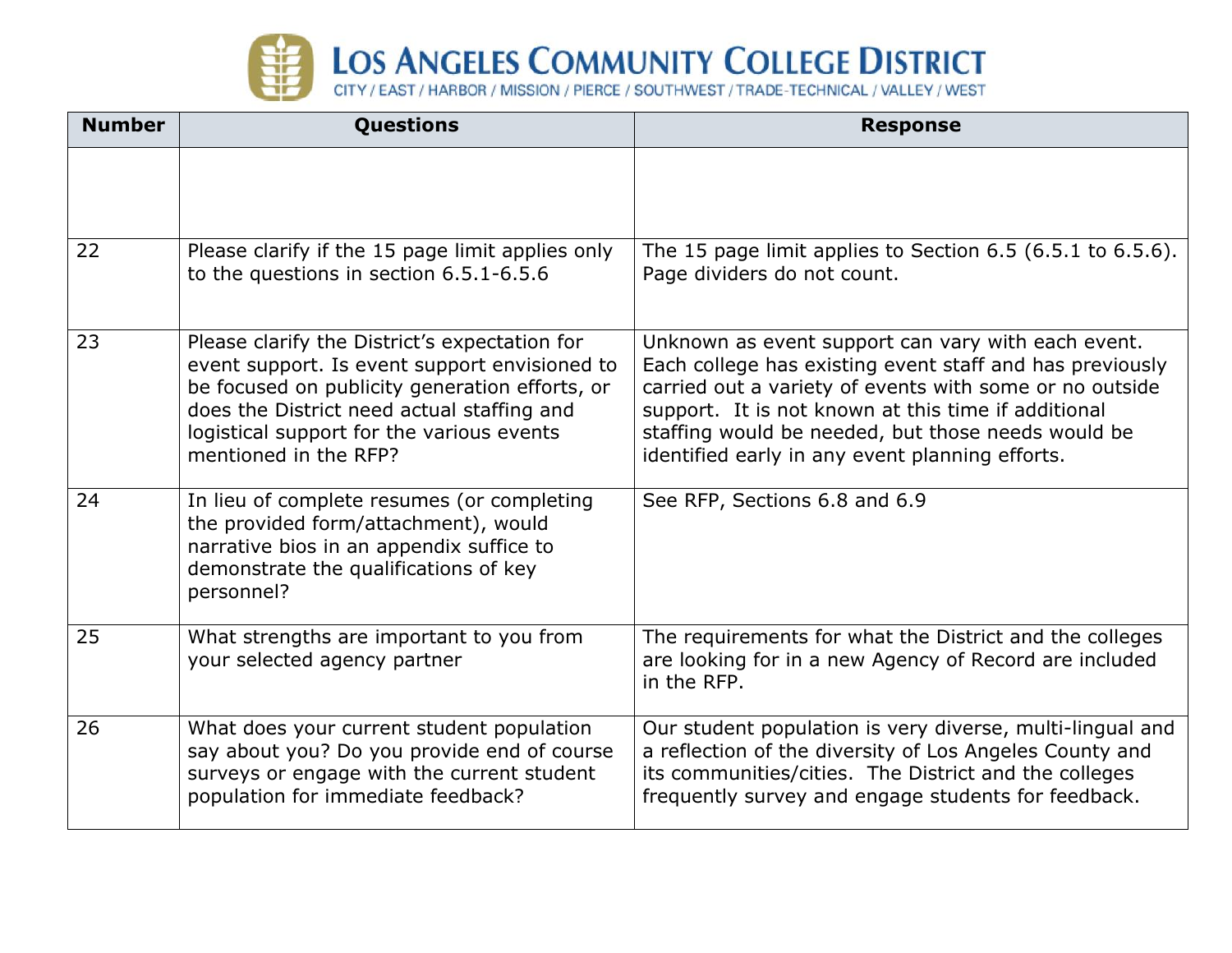

| <b>Number</b> | <b>Questions</b>                                                                                                                                                                                     | <b>Response</b>                                                                                                                                                                                                                                                                                                                                                                                                                                                                                                                                       |
|---------------|------------------------------------------------------------------------------------------------------------------------------------------------------------------------------------------------------|-------------------------------------------------------------------------------------------------------------------------------------------------------------------------------------------------------------------------------------------------------------------------------------------------------------------------------------------------------------------------------------------------------------------------------------------------------------------------------------------------------------------------------------------------------|
| 27            | Will any of the projects include brand<br>development work at the District or college<br>levels, or is the vision to work within existing<br>District-level brand standards?                         | It is anticipated that the new Agency of Record will be<br>able to help the District and the colleges build upon and<br>expand the existing branding and marketing already<br>accomplished.                                                                                                                                                                                                                                                                                                                                                           |
| 28            | Will any of the projects include quantitative<br>market research?                                                                                                                                    | Yes.                                                                                                                                                                                                                                                                                                                                                                                                                                                                                                                                                  |
| 29            | What agency holds the current marketing and<br>advertising contract that ends in September,<br>2021?                                                                                                 | <b>Interact Communications</b>                                                                                                                                                                                                                                                                                                                                                                                                                                                                                                                        |
| 30            | Please share anticipated budget (media or<br>total campaign budgets), as this will help us<br>determine the workload and approach.                                                                   | This is a new RFP and a new contract. Budget and<br>spending authorization have not been determined.                                                                                                                                                                                                                                                                                                                                                                                                                                                  |
| 31            | Please share quantification of deliverables<br>(print, media, video assets, digital assets,<br>desired social media levels, etc.) as this will<br>help us determine a more specific fee<br>proposal. | It is anticipated that each campaign effort-either for<br>the colleges or the District-will first begin with the<br>development of a scope of work under the umbrella of<br>the master contract. The scope of work will determine<br>the project and the extent of work for development of<br>any collateral, any related work needed, any staffing<br>needs, timelines, the overall objectives and the media<br>buys or other distributions. This is a new RFP and a new<br>contract. Budget and spending authorization have not<br>been determined. |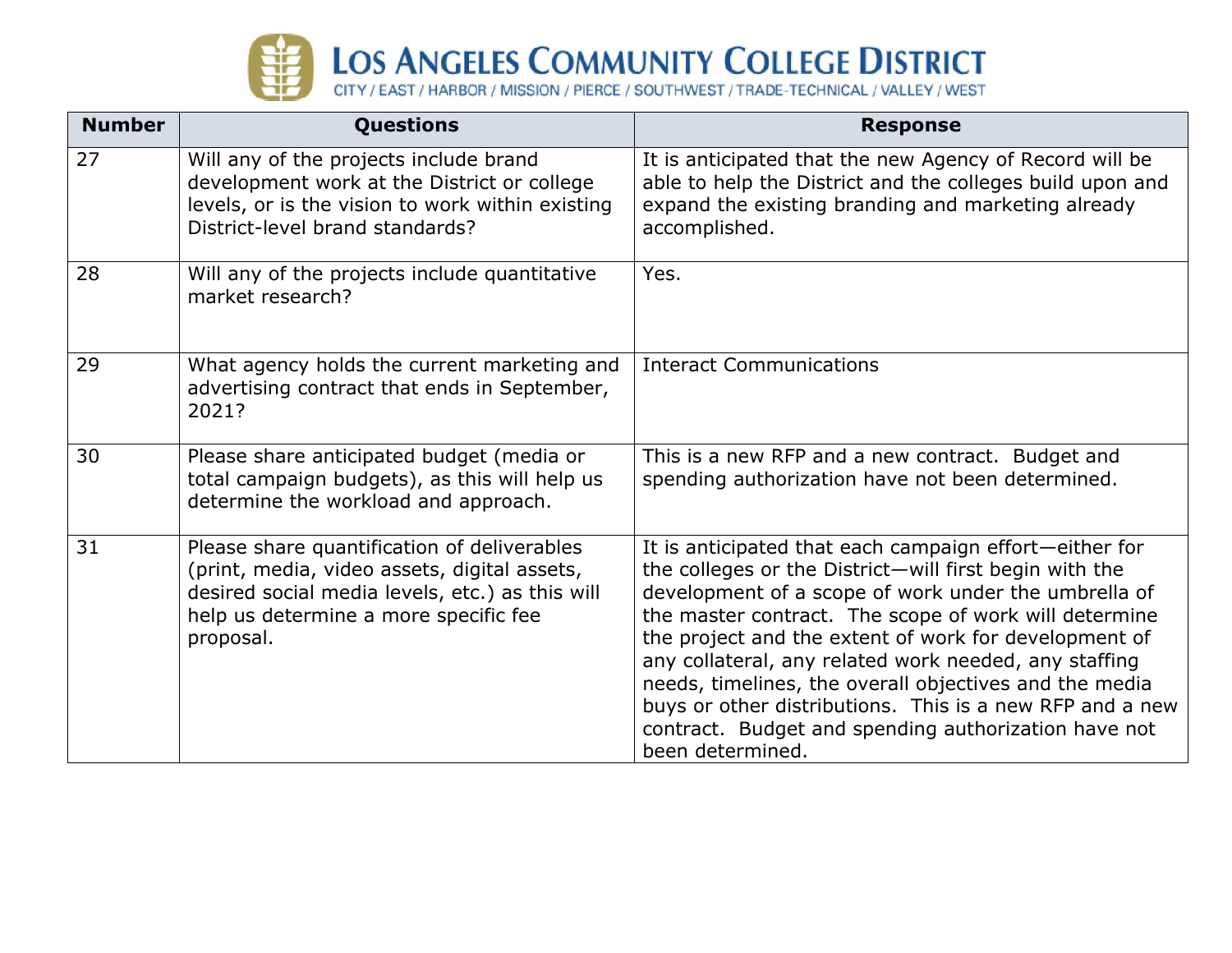

| <b>Number</b> | <b>Questions</b>                                                                                                                                                                                                            | <b>Response</b>                                                                                                                                                                                                                                                                                                                                                                                                                                                                                                                                                            |
|---------------|-----------------------------------------------------------------------------------------------------------------------------------------------------------------------------------------------------------------------------|----------------------------------------------------------------------------------------------------------------------------------------------------------------------------------------------------------------------------------------------------------------------------------------------------------------------------------------------------------------------------------------------------------------------------------------------------------------------------------------------------------------------------------------------------------------------------|
| 32            | Do you want a full budget proposal with<br>estimated media, production, research, public<br>relations and agency fees estimated, or are<br>you looking more for budgeting approach with<br>hourly rates, commissions, etc.? | The RFP requires disclosure of all fees and costs. The<br>determination and disclosure of fees and how that is<br>structured or presented is the responsibility of the<br>respondents to include in responses to the RFP. This is<br>a new RFP and a new contract. Budget and spending<br>authorization have not been determined.                                                                                                                                                                                                                                          |
| 33            | What are the KPIs and measurable outcomes<br>that you have set for this work?                                                                                                                                               | It is anticipated that each campaign effort-either for<br>the colleges or the District-will first begin with the<br>development of a scope of work under the umbrella of<br>the master contract. The scope of work will determine<br>the project and the extent of work for development of<br>any collateral, any related work needed, any staffing<br>needs, the overall objectives, the Key Performance<br>Indicators and the media buys or other distributions.<br>This is a new RFP and a new contract. Budget and<br>spending authorization have not been determined. |
| 34            | Please share your baseline awareness,<br>favorability and other related brand metrics.                                                                                                                                      | The District is not understanding most of this question<br>pertaining to "baseline awareness" and "favorability."<br>Brand metrics and related goals or performance<br>indicators would be identified as part of the scope of<br>work that is developed for any campaign project by the<br>District or the colleges.                                                                                                                                                                                                                                                       |
| 35            | Are resumes included in the 15 page limit for<br>General Requirements, or are they included in<br>the attachments?                                                                                                          | The 15 page limit applies to Section 6.5 (6.5.1 to 6.5.6).<br>Length of resumes are determined by proposers.                                                                                                                                                                                                                                                                                                                                                                                                                                                               |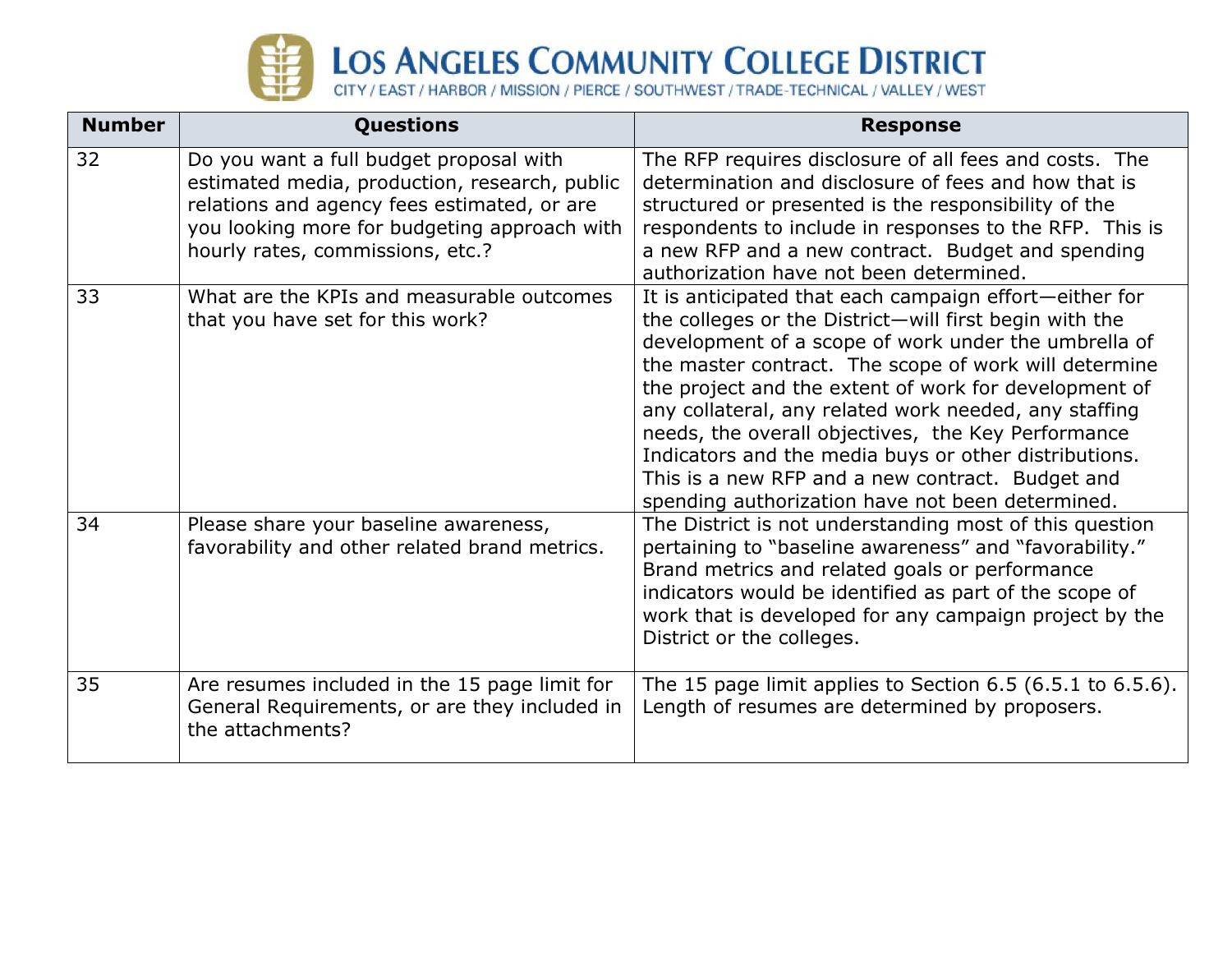

| <b>Number</b> | <b>Questions</b>                                                                                                                                  | <b>Response</b>                                                                                                                                                                                                                                                                                        |
|---------------|---------------------------------------------------------------------------------------------------------------------------------------------------|--------------------------------------------------------------------------------------------------------------------------------------------------------------------------------------------------------------------------------------------------------------------------------------------------------|
| 36            | In which languages do you anticipate<br>materials to be produced?                                                                                 | Depending on the specific campaign or project, the<br>languages used would reflect the diversity and<br>demographics of the target audiences. The District<br>mirrors the diversity and multi-lingual demographics of<br>Los Angeles County.                                                           |
| 37            | What has gone well with the district's<br>marketing since working with an agency?<br>What has been accomplished?                                  | This analysis information will be developed as part of the<br>close-out of the existing contract and is not yet<br>available.                                                                                                                                                                          |
| 38            | What has been challenging to accomplish over<br>the past two years as you worked with an<br>agency and steamlined marketing?                      | The most significant challenge has been to overcome the<br>anomaly of the COVID-19 pandemic and its negative<br>impacts on all aspects of society, the economy, college<br>enrollment, jobs and public safety. This has caused<br>many marketing and outreach plans to be reconsidered<br>and revised. |
| 39            | Do you anticipate continuing to work with<br>your current agency?                                                                                 | Unknown.                                                                                                                                                                                                                                                                                               |
| 40            | Why is this RFP being released if you have a<br>current agency that you are working with?                                                         | New services are needed as the current two-year<br>contract with our Agency of Record will expire soon.                                                                                                                                                                                                |
| 41            | For the USB drive, would it be acceptable for<br>the electronic version to be submitted in<br>Microsoft PowerPoint rather than Microsoft<br>Word? | No. Please see the RFP, Section 5.3 - Proposal<br>Submission.                                                                                                                                                                                                                                          |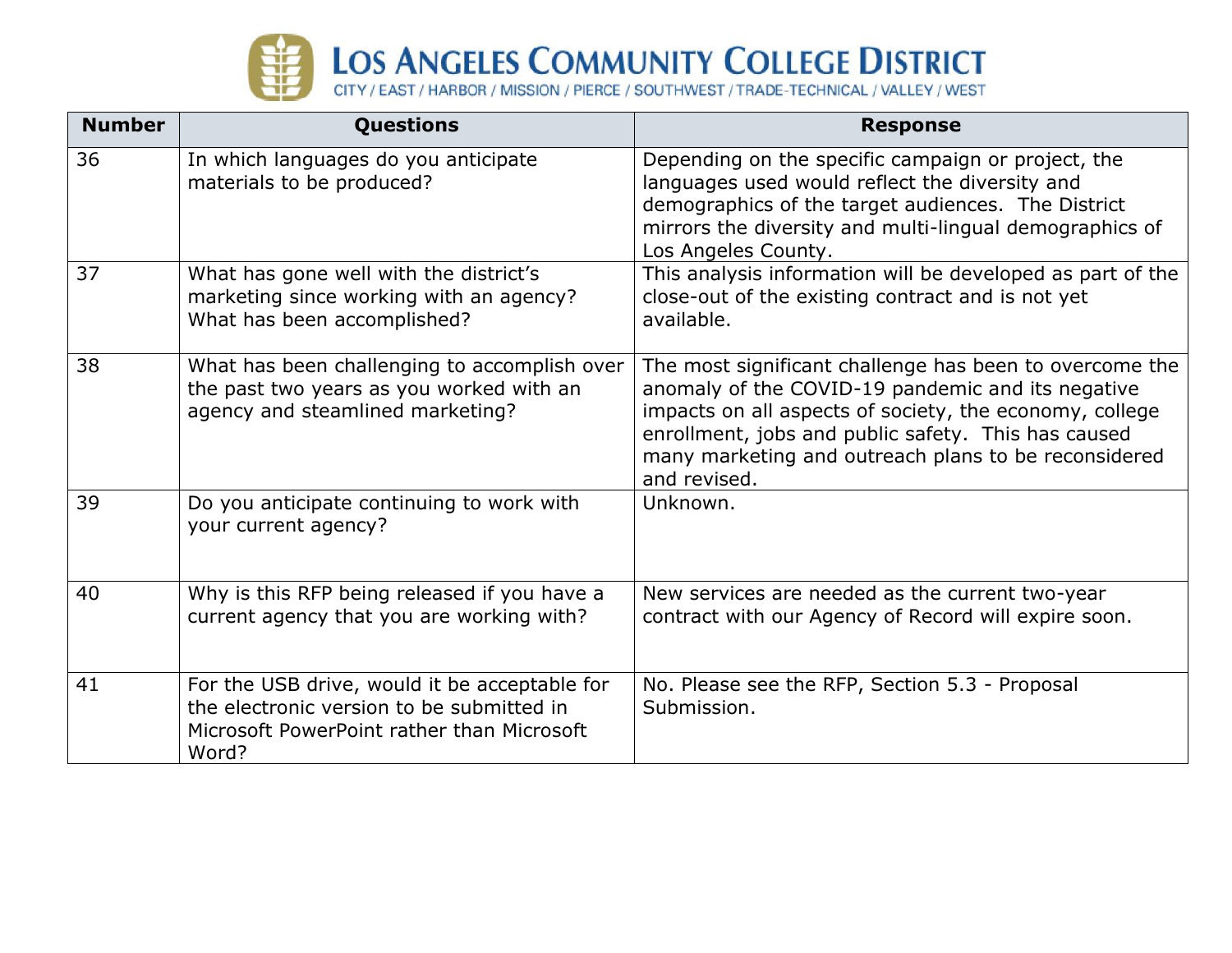

## **Number Questions Response**  42 | In section 6.7, is Appendix 1 all that should be submitted to answer each bullet point or is more detail allowed? More detail is allowed to access the Proposers fee structure. 43 For the forms listed in 6.11, do these need to be notarized? No, forms do not need to be notarized. 44 Does the district have an established tagline and brand vision/promise? If not, is this an area that the selected vendor could focus on as part of their work? Yes. There have been efforts for taglines and branding, however, it is anticipated that more work in this area could be expanded upon in the future. 45 How much individual marketing does each college perform and will the selected vendor work with each college in addition to the district as a whole? Yes. Each college has the ability to do its own niche marketing and advertising and it varies from college to college. The contract will allow for work with the colleges, individually, or several together, in addition to the districtwide campaigns. 46 We are a certified small and emerging business. Does this afford us any of the 10 points or does the proposing company need to have all four certifications? A total of no more than 10 points are assessed for any category identified on the form. 47 What is the total amount of funds dedicated to paid marketing each year? The amount has varied from year to year. This is a new RFP and a new contract. Budget and spending authorization have not been determined. 48 What is the total amount of funds dedicated to collateral development each year? The amount has varied from year to year. This is a new RFP and a new contract. Budget and spending authorization have not been determined.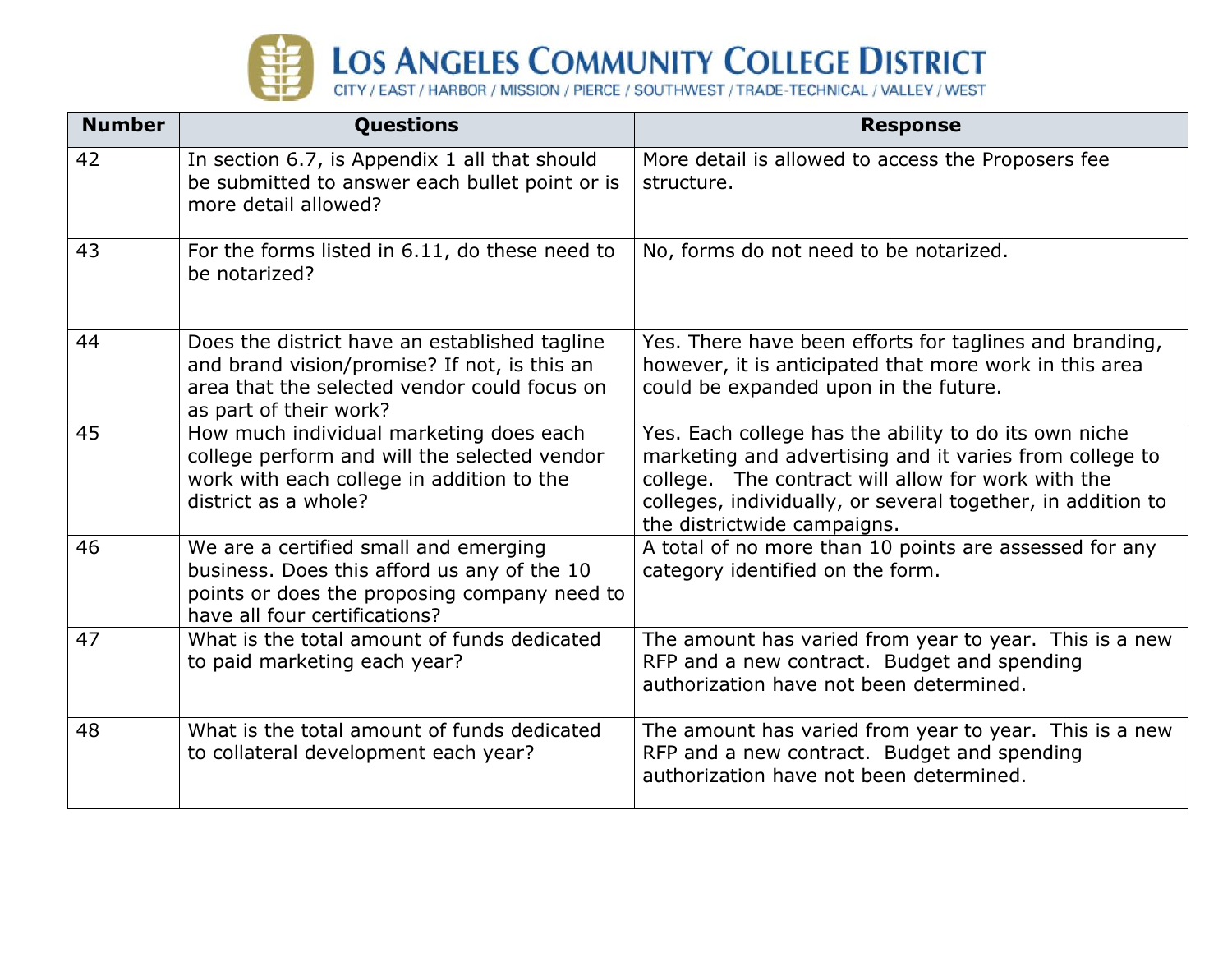

| <b>Number</b> | Questions                                                                                                                                                                                 | <b>Response</b>                                                                                                                                                                                                                                                                                                                                               |
|---------------|-------------------------------------------------------------------------------------------------------------------------------------------------------------------------------------------|---------------------------------------------------------------------------------------------------------------------------------------------------------------------------------------------------------------------------------------------------------------------------------------------------------------------------------------------------------------|
| 49            | What is the total amount of funds dedicated<br>to video development each year?                                                                                                            | The amount has varied from year to year. This is a new<br>RFP and a new contract. Budget and spending<br>authorization have not been determined.                                                                                                                                                                                                              |
| 50            | How is the district currently tracking<br>enrollment (standard FTEs, part-time, etc)<br>and will this data be made available to the<br>provider?                                          | The District internally tracks enrollment in a variety of<br>ways. The data can be made available to the new<br>Agency of Record.                                                                                                                                                                                                                             |
| 51            | What will the annual evaluation of the<br>provider include?                                                                                                                               | A comprehensive review of completed work,<br>effectiveness of the work, achievement of goals and<br>strategies, overall teamwork with the District and the<br>colleges, communications and other performance<br>indicators yet to be determined will be part of the<br>annual evaluation.                                                                     |
| 52            | What does LACCD see as the biggest need in<br>the upcoming contract (understanding that<br>they have asked for marketing/promoting<br>several initiatives and year round<br>advertising)? | Success in increasing enrollment is a primary goal.<br>Brand awareness of the District and its colleges; the<br>successes of the colleges, its students and employees;<br>financial aid opportunities; the variety of the programs,<br>degrees, certificates, career pathways and transfer<br>programs and the College Promise program are also<br>important. |
| 53            | Would LACCD consider languages (other than<br>English and Spanish) for marketing materials?<br>What would these priority languages be?                                                    | Yes. Depending on the specific campaign or project, the<br>languages used would reflect the diversity and<br>demographics of the target audiences. The District<br>mirrors the diversity and multi-lingual demographics of<br>Los Angeles County.                                                                                                             |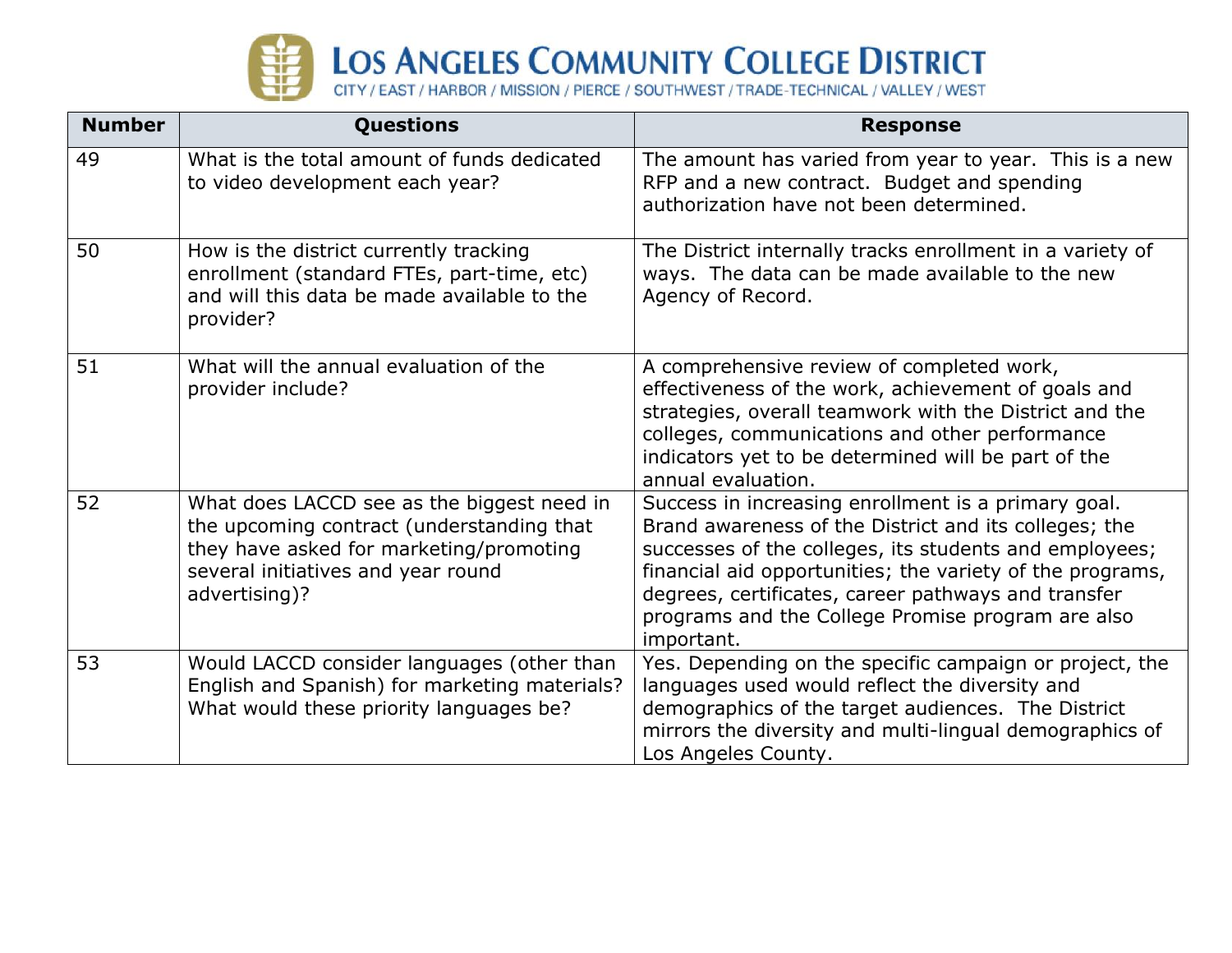

| <b>Number</b> | Questions                                                                                                                                                                | <b>Response</b>                                                                                                                                                                           |
|---------------|--------------------------------------------------------------------------------------------------------------------------------------------------------------------------|-------------------------------------------------------------------------------------------------------------------------------------------------------------------------------------------|
| 54            | How does LACCD anticipate using past work<br>to inform upcoming work in the new<br>contract?                                                                             | The District anticipates the successful respondent will<br>have recommendations on how to move forward with<br>new efforts that can build upon past work.                                 |
| 55            | Are the appendices (item 6.9) included in the<br>15 page count?                                                                                                          | The 15 page limit applies to Section 6.5 (6.5.1 to 6.5.6).<br>Page dividers do not count.                                                                                                 |
| 56            | Does the District (and/or individual colleges)<br>currently have a CRM or have intent to begin<br>utilizing a district-wide system for enrollment<br>"nudge" messaging ? | Yes.                                                                                                                                                                                      |
| 57            | What does the current marketing for Strong<br>Workforce (CTE) and Adult Basic Ed programs<br>at the district and/or individual colleges<br>currently entail?             | To date, most of the colleges have done individual<br>marketing in these areas when possible, while the<br>District worked with other community college districts<br>on a regional level. |
| 58            | How does the district see these marketing<br>efforts integrating with ongoing Guided<br>Pathways work at the colleges?                                                   | This would need to be discussed as part of the strategies<br>and goals of the colleges with the new Agency of<br>Record.                                                                  |
| 59            | Does the 15-page limit include the<br>Introductory Letter, Appendices, and<br>Mandatory Documents (any exceptions?)                                                      | The 15 page limit applies to Section $6.5(6.5.1)$ to $6.5.6$ ).<br>Page dividers do not count.                                                                                            |
| 60            | Per "N" in Scope of Services: Can the district<br>estimate the number and type of<br>events/activities for which they will need full                                     | This is unknown at this time and will be handled on a<br>case-by-case basis as needed.                                                                                                    |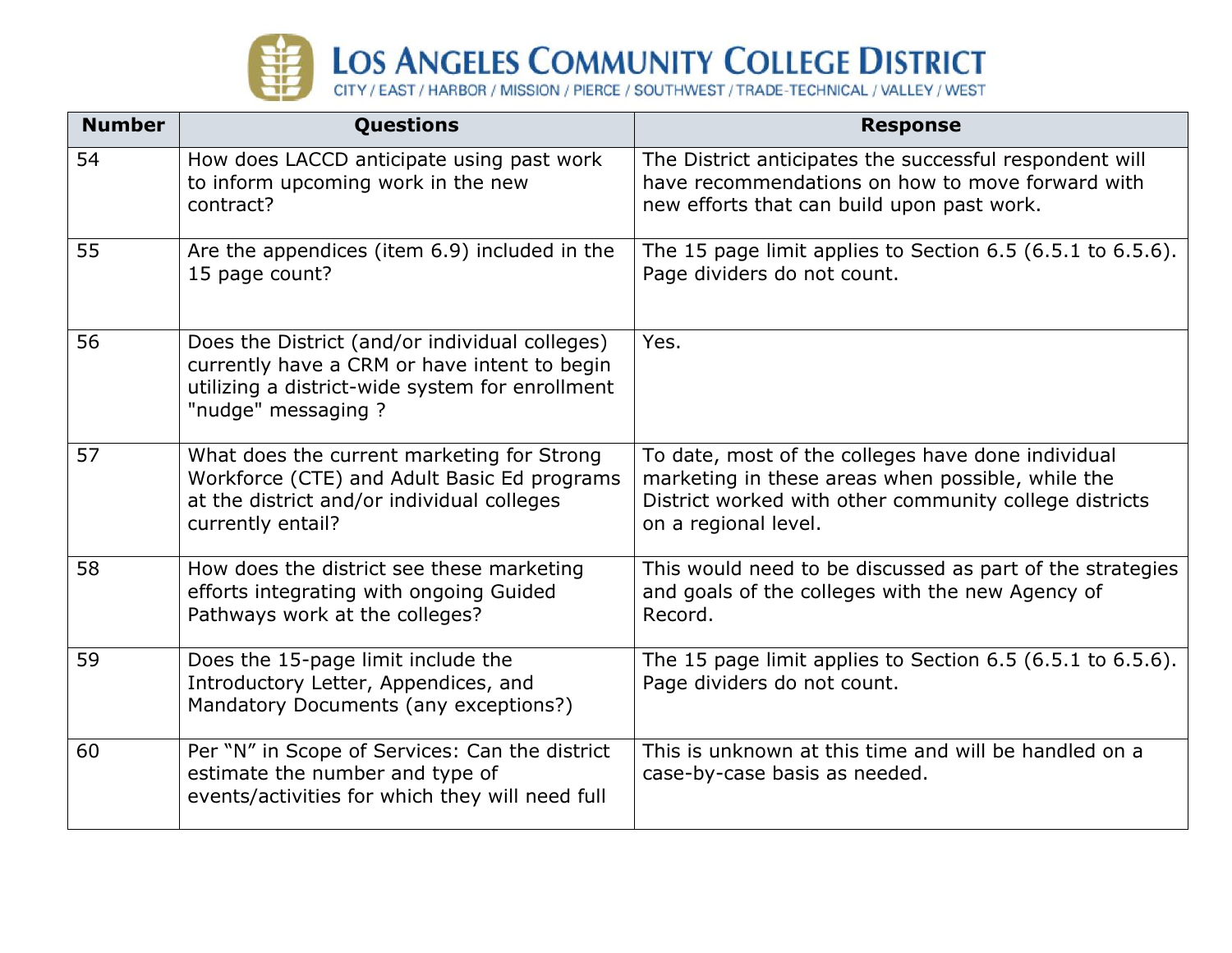

| <b>Number</b> | <b>Questions</b>                                                                                                                                                                                                                                                      | <b>Response</b>                                                                                                                                                                                                                                                     |
|---------------|-----------------------------------------------------------------------------------------------------------------------------------------------------------------------------------------------------------------------------------------------------------------------|---------------------------------------------------------------------------------------------------------------------------------------------------------------------------------------------------------------------------------------------------------------------|
|               | service digital media, video and photographic<br>production services?                                                                                                                                                                                                 |                                                                                                                                                                                                                                                                     |
| 61            | Per "O" in Scope of Services: Can the district<br>estimate the number and type of live online<br>streaming or live-to-tape broadcasting of<br>events and activities they will need?                                                                                   | This is unknown at this time and will be handled on a<br>case-by-case basis as needed.                                                                                                                                                                              |
| 62            | The RFP mentions the use of focus groups. Is<br>the district interested in marketing research<br>as part of the Scope of Services? If so, what<br>type?                                                                                                               | Yes. This would be determined with the selected Agency<br>of Record.                                                                                                                                                                                                |
| 63            | In section, 6.7 Fee Structure / Cost Proposal,<br>it is mentioned that "Each proposal must<br>include a description of the proposed fee<br>schedule for the work to be performed." Can<br>you share reference data to past marketing<br>and media purchasing budgets? | This is a new RFP and a new contract. Budget and<br>spending authorizations have not been determined. The<br>determination and disclosure of fees and how that is<br>structured or presented is the responsibility of the<br>proposer to include in their proposal. |
| 64            | What is the yearly budget specific to<br>marketing and media purchasing?                                                                                                                                                                                              | This is a new RFP and a new contract. Budget and<br>spending authorizations have not been determined.<br>There is no single, aggregate budget specific to<br>marketing and media as each college varies with its<br>needs and funding, in addition to the District. |
| 65            | If it's possible to share, who is the current<br>contractor for this work for LACCD?                                                                                                                                                                                  | <b>Interact Communications.</b>                                                                                                                                                                                                                                     |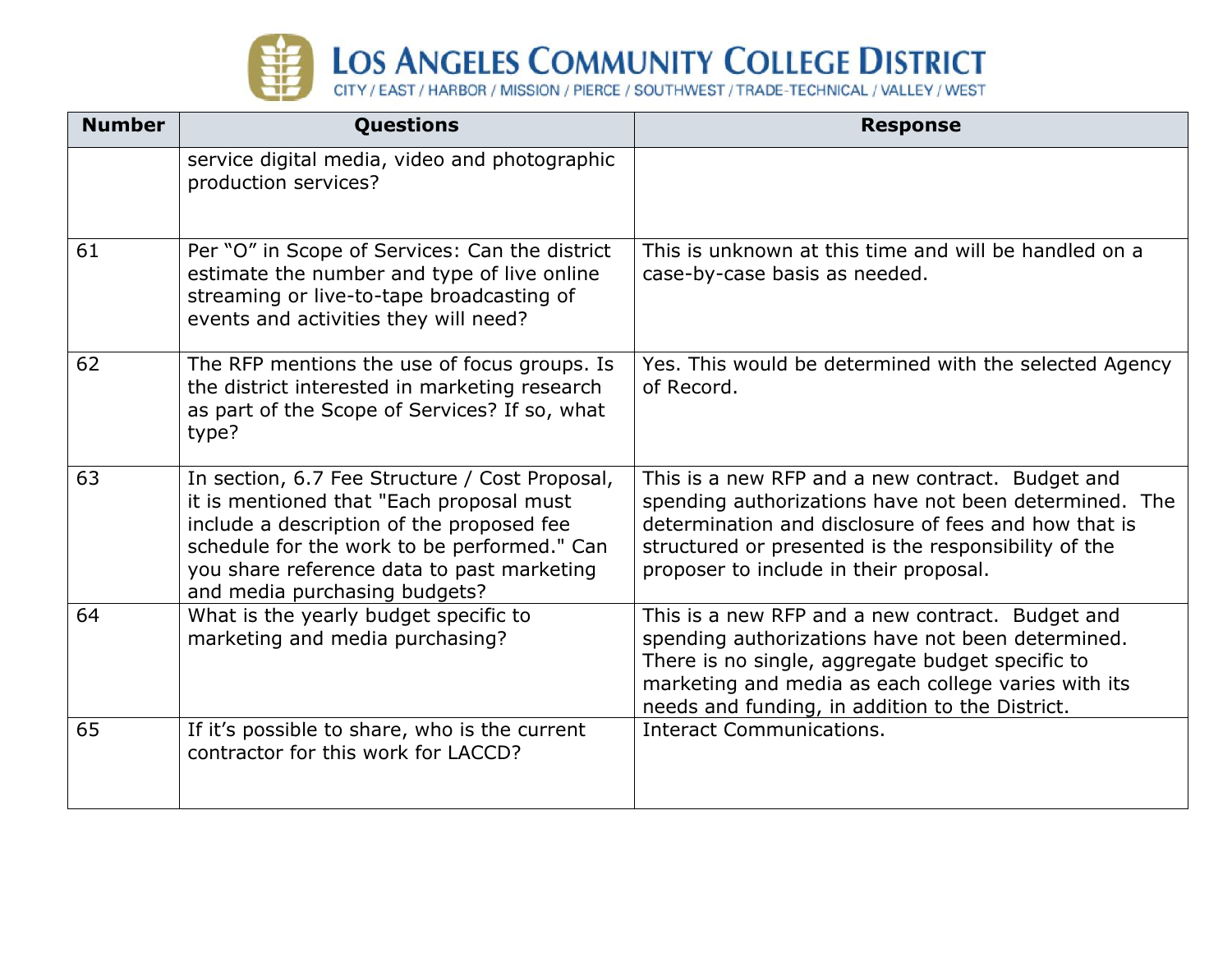

| <b>Number</b> | <b>Questions</b>                                                                          | <b>Response</b>                                                                                                                                                                                                |
|---------------|-------------------------------------------------------------------------------------------|----------------------------------------------------------------------------------------------------------------------------------------------------------------------------------------------------------------|
| 66            | Is it possible to share what the current<br>contract value or what the current rates are? | No. The contract is based on a spending authorization<br>with no guarantee that money will be expended. Fees<br>and rates have varied depending on the specific scope of<br>work and the platforms being used. |
| 67            | Are the dates listed on page one of the RFP<br>set or will any extensions be granted?     | Please see Section 5.1 (page 20) on the RFP.                                                                                                                                                                   |
| 68            | <b>General Questions:</b><br>Who is the Incumbent Agency?                                 | <b>Interact Communications</b>                                                                                                                                                                                 |
| 69            | Will the Incumbent Agency be participating in<br>this RFP Process?                        | It is unknown whether the incumbent is participating in<br>this RFP process                                                                                                                                    |
| 70            | Please explain why the current contract is<br>ending after just 2 years.                  | The original contract was only approved to be a two-<br>year contract.                                                                                                                                         |
| 71            | What are application numbers for 2019, 2020,<br>and 2021?                                 | The information is available from the California<br>Community Colleges (state) Chancellor's Office.<br>https://datamart.cccco.edu/Students/                                                                    |
| 72            | What are enrollment numbers for 2019, 2020,<br>and 2021?                                  | The information is available from the California<br>Community Colleges (state) Chancellor's Office.<br>https://datamart.cccco.edu/Students/                                                                    |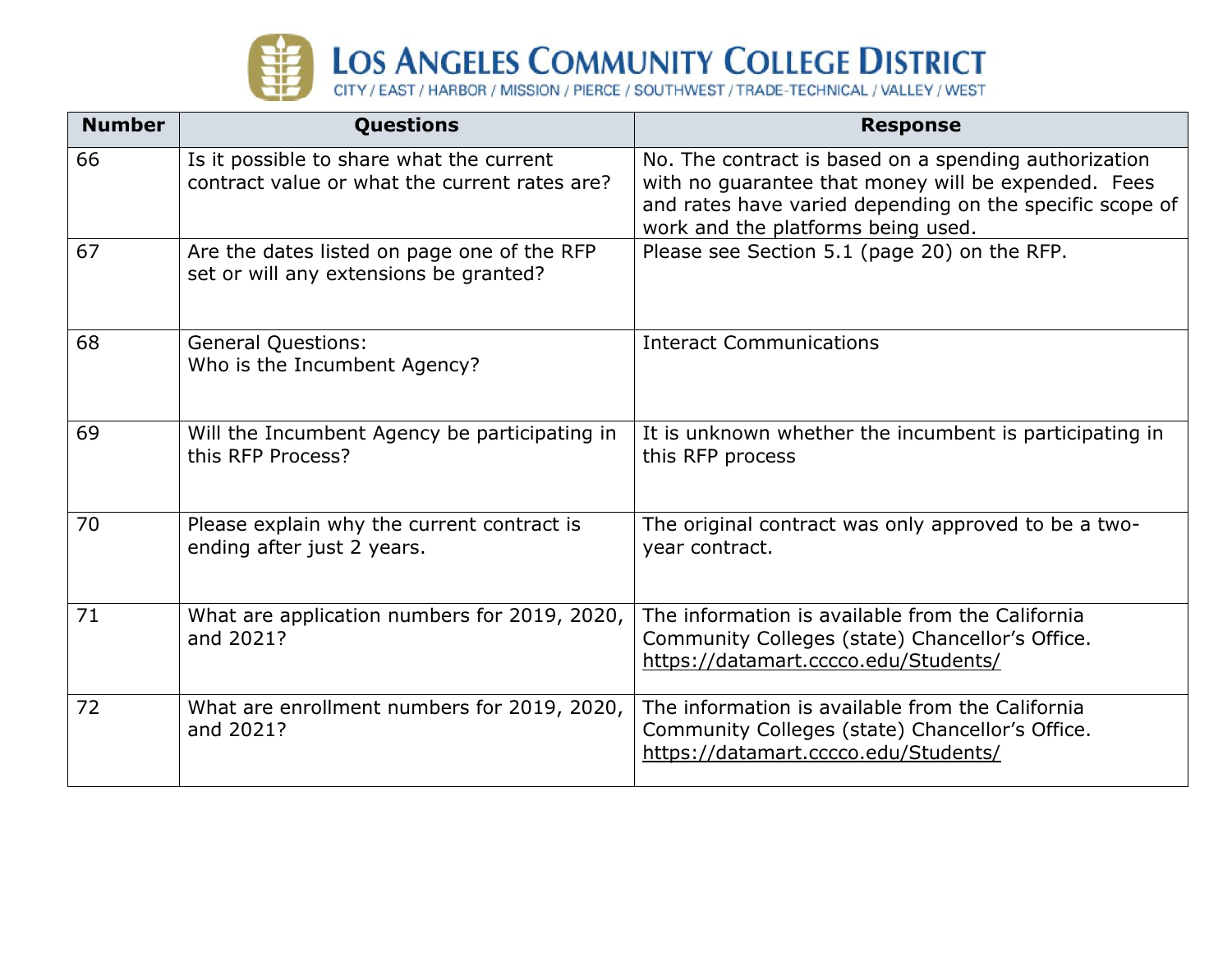

| <b>Number</b> | Questions                                                                                                                                                                                        | <b>Response</b>                                                                                                                                                                                                                                                                                                  |
|---------------|--------------------------------------------------------------------------------------------------------------------------------------------------------------------------------------------------|------------------------------------------------------------------------------------------------------------------------------------------------------------------------------------------------------------------------------------------------------------------------------------------------------------------|
| 73            | In additional to English and Spanish, what are<br>the additional languages that may be required<br>as referred to in Scope of Services?                                                          | Depending on the specific campaign or project, the<br>languages used would reflect the diversity and<br>demographics of the target audiences. The District<br>mirrors the diversity and multi-lingual demographics of<br>Los Angeles County.                                                                     |
| 74            | What Colleges and Universities have priority<br>transfers by LACCD colleges?                                                                                                                     | The Associate Degree for Transfer (AA-T or AS-T) is a<br>degree offered at California's community colleges,<br>including LACCD, in partnership with the California State<br>University. Our colleges also help student with transfers<br>to the UC system and many other four-year colleges and<br>universities. |
| 75            | What are the colleges that need the most help<br>and in what areas (enrollment, diversity,<br>specific programs, etc.)?                                                                          | The needs of the colleges vary and goals/priorities would<br>be developed as part of the onboarding process of the<br>new Agency of Record. Enrollment remains a priority for<br>all colleges.                                                                                                                   |
| 76            | What are the priority focuses for any special<br>funding or grants being received?                                                                                                               | This would vary with the requirements of the funding or<br>grants received. Some may specify that a marketing or<br>outreach component be included, while others do not,<br>but the college(s) may determine a need exists.                                                                                      |
| 77            | Will Andra Daniel be onsite to receive<br>submission packages via FedEx at<br>Procurement Unit 6th Floor, 770 Wilshire<br>Boulevard, Los Angeles, CA 90017-3719 on<br>Thursday, August 19, 2021? | Andrea Daniel, or Designee, will be available to receive<br>Proposals.                                                                                                                                                                                                                                           |
| 78            | <b>Brand Questions:</b><br>It appears that each of the 9 colleges have<br>their own identities. Is there a goal to create                                                                        | This would be determined as part of the onboarding<br>process for, and recommendations by, the new Agency<br>of Record in collaboration with the District and the<br>colleges                                                                                                                                    |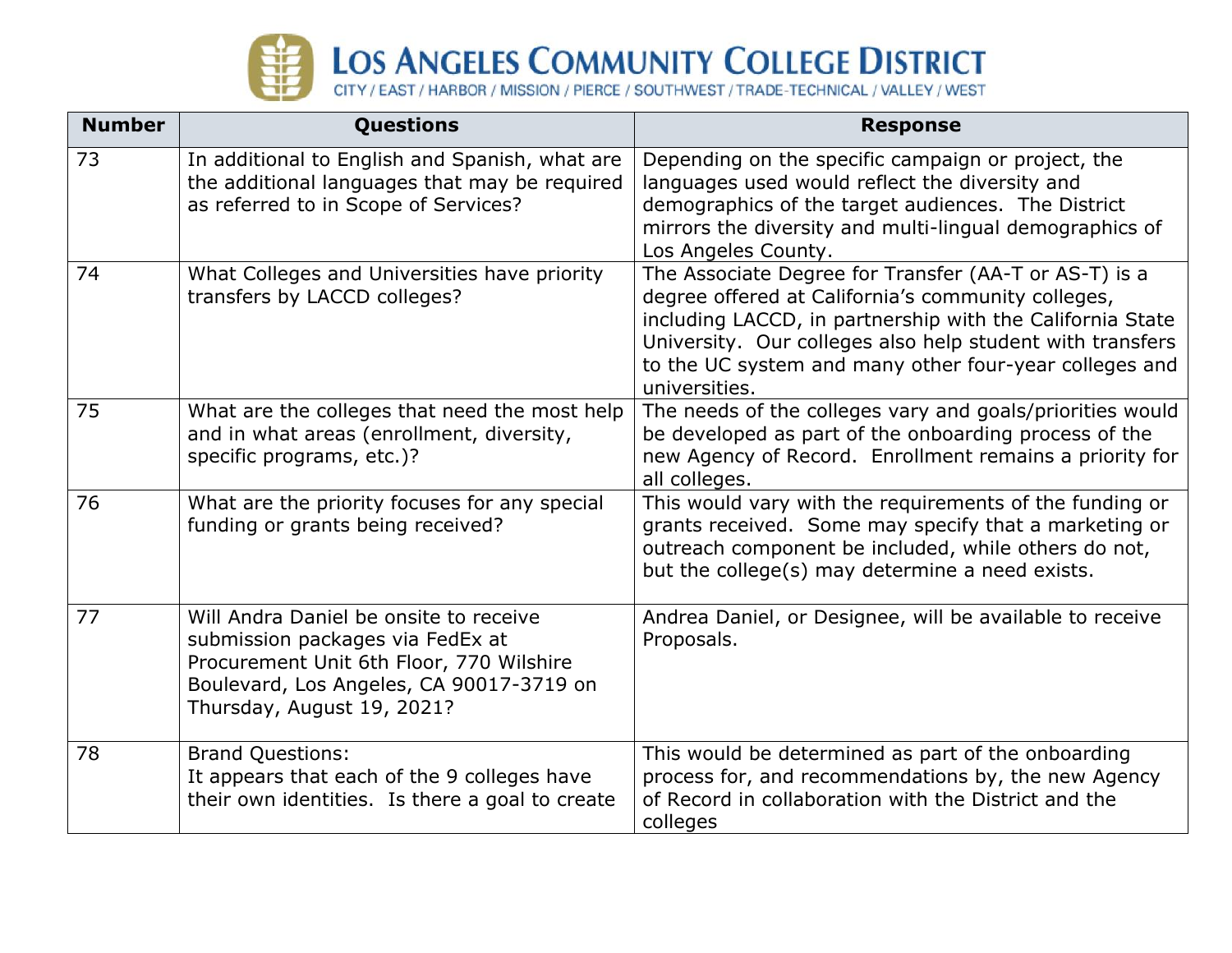

| <b>Number</b> | <b>Questions</b>                                                                                                                         | <b>Response</b>                                                                                                                                                                                                                                                                                                                                                                                                                      |
|---------------|------------------------------------------------------------------------------------------------------------------------------------------|--------------------------------------------------------------------------------------------------------------------------------------------------------------------------------------------------------------------------------------------------------------------------------------------------------------------------------------------------------------------------------------------------------------------------------------|
|               | a unified brand (District and Colleges within<br>District)?                                                                              |                                                                                                                                                                                                                                                                                                                                                                                                                                      |
| 79            | What is the priority on District Brand vs.<br>campus brands?                                                                             | This would be determined as part of the onboarding<br>process for, and recommendations by, the new Agency<br>of Record in collaboration with the District and the<br>colleges.                                                                                                                                                                                                                                                       |
| 80            | <b>Media Platforms:</b><br>Which media platforms are currently 100%<br>outsourced? What media platforms are<br>currently being utilized? | The colleges and the District have websites and social<br>media platforms that are primarily controlled internally,<br>but are also used for integrated external advertising,<br>outreach, marketing and public information, including in<br>partnership with the current Agency of Record. The list<br>of which social media platforms used are noted on the<br>websites and vary. Any other media platform would be<br>outsourced. |
| 81            | What is the current mix of media platforms by<br>each college?                                                                           | In terms of social media, most of the colleges and the<br>District use Facebook, Twitter, Instagram and YouTube.<br>Some also use LinkedIn and other social media<br>platforms. Traditional commercial media platforms are<br>used as needed per a campaign or scope of work.                                                                                                                                                        |
| 82            | What are enrollment goals for FY 2022,<br>2023?                                                                                          | Please read the District's five-year Strategic Plan, 2018-<br>2023.<br>https://www.laccd.edu/Departments/EPIE/PlanningAccre<br>ditation/Documents/051718%20LACCD%20District%20<br>Strategic%20Plan%20v10c1%20-%20High%20Res.pdf                                                                                                                                                                                                      |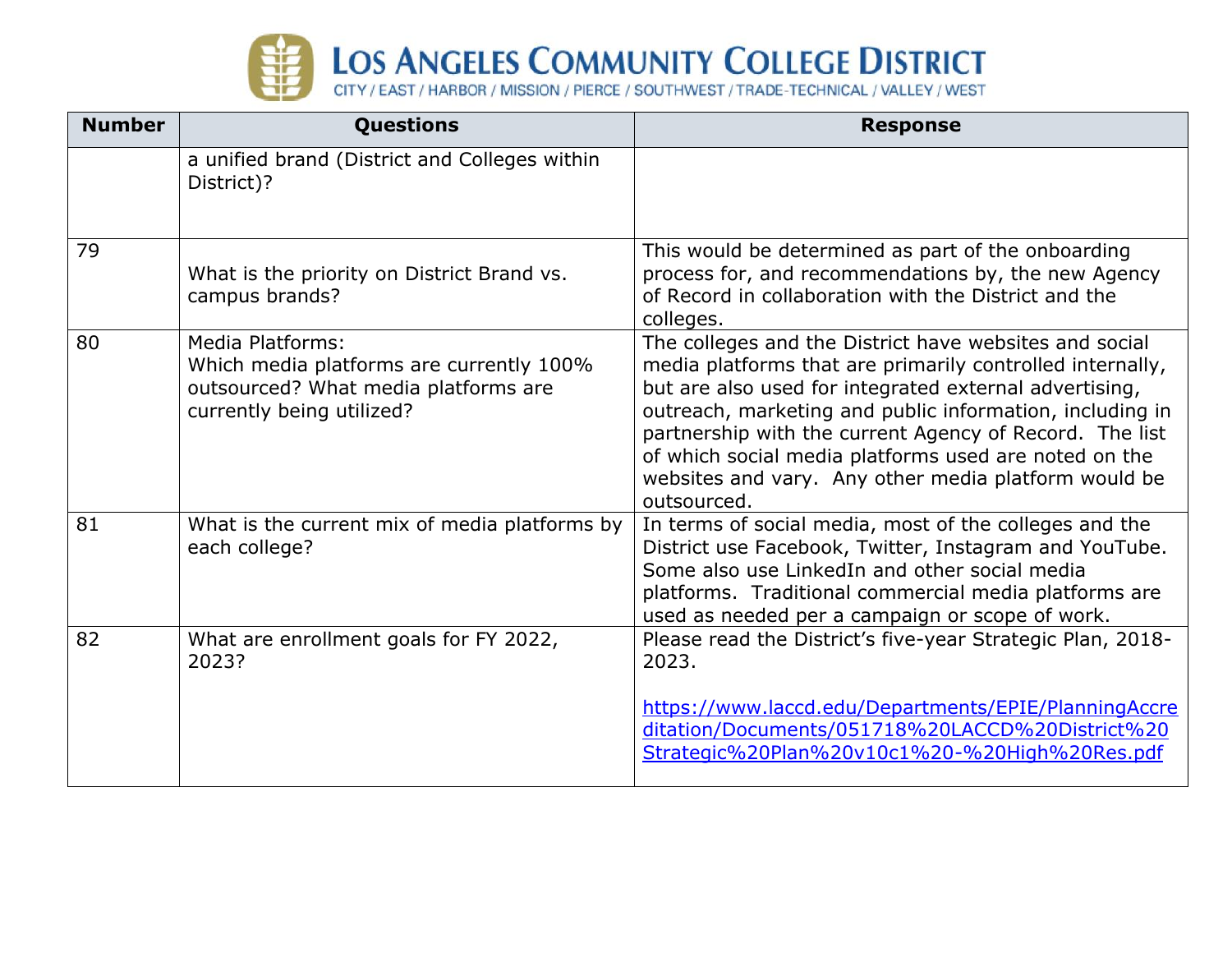

| <b>Number</b> | Questions                                                                                                                                                            | <b>Response</b>                                                                                                                                                                                                                                                                                                            |
|---------------|----------------------------------------------------------------------------------------------------------------------------------------------------------------------|----------------------------------------------------------------------------------------------------------------------------------------------------------------------------------------------------------------------------------------------------------------------------------------------------------------------------|
| 83            | <b>Digital Questions:</b><br>What "real-time" analytic reporting tools are<br>you currently using today to track website<br>traffic attribution and post-click data? | Most of the analytics are performed by the Agency of<br>Record. The colleges will also use a mix of tools that<br>come with the social media platforms, in addition to<br>Google, surveys, website counters. The District and the<br>colleges are currently looking into other media and<br>social media monitoring tools. |
| 84            | Are all of the campuses uniformly using the<br>same analytical tools to measure campaigns?                                                                           | No.                                                                                                                                                                                                                                                                                                                        |
| 85            | Are you currently advertising on TikTok and<br>WeChat? If so, please describe. If not, what is<br>your desired outcome in using these two<br>platforms specifically? | The colleges and the District have begun expanding into<br>these and other types of social media platforms on a<br>limited basis and anticipate doing more with these and<br>other social media platforms in the future with the next<br>Agency of Record.                                                                 |
| 86            | Is there currently an SEO (Search Engine<br>Optimization) strategy in place? What is the<br>monthly budget allocated to SEO?                                         | SEO has been incorporated into recent campaigns and<br>likely will continue in the future. There is no set monthly<br>budget. Budgets and expenditures are based on the<br>campaigns developed per a scope of work under the<br>master contract.                                                                           |
| 87            | By way of percentage, what is your current<br>budget allocation towards Google Pay-Per-<br>Click vs. Social Media and other digital/online<br>platforms?             | See answer to question #87 above.                                                                                                                                                                                                                                                                                          |
| 88            | By way of percentage, what is your current<br>mix of all of your advertising and paid media<br>spend? I.E. 25% Events, 50% Offline Media,<br>25% Online Media.       | Budgets and spends are not calculated on a percentage<br>within the categories as noted in the question. Budgets<br>and expenditures are based on the campaigns<br>developed per a scope of work under the master<br>contract.                                                                                             |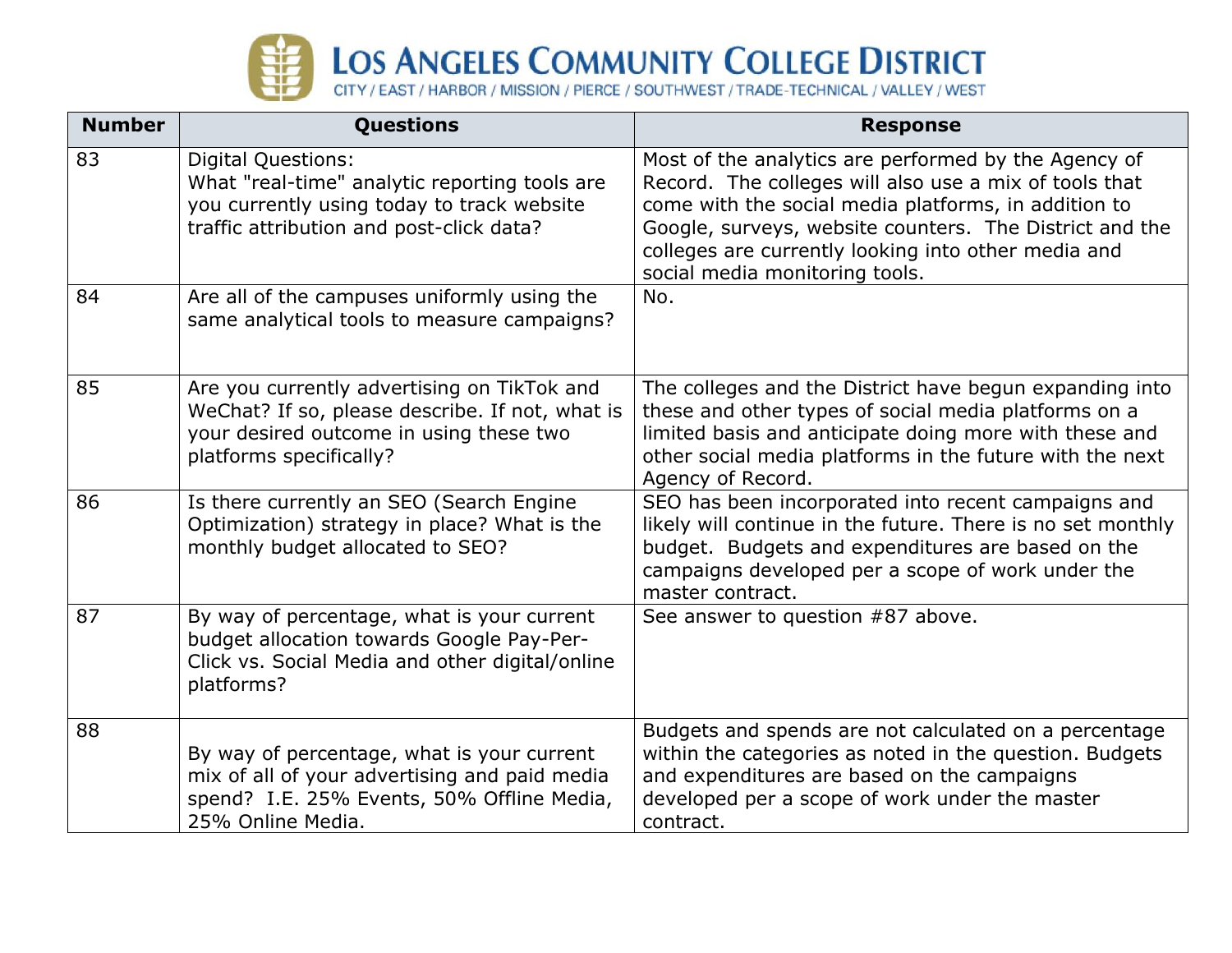

| <b>Number</b> | <b>Questions</b>                                                                                                                                                                                                                                                                                                                                                                                                                                             | <b>Response</b>                                                                                                                                                                                                                                                                                                                                                                                                                                                                                    |
|---------------|--------------------------------------------------------------------------------------------------------------------------------------------------------------------------------------------------------------------------------------------------------------------------------------------------------------------------------------------------------------------------------------------------------------------------------------------------------------|----------------------------------------------------------------------------------------------------------------------------------------------------------------------------------------------------------------------------------------------------------------------------------------------------------------------------------------------------------------------------------------------------------------------------------------------------------------------------------------------------|
|               |                                                                                                                                                                                                                                                                                                                                                                                                                                                              |                                                                                                                                                                                                                                                                                                                                                                                                                                                                                                    |
| 89            | Does the incumbent agency use an "in-house"<br>digital team or is a 3rd party vendor used?                                                                                                                                                                                                                                                                                                                                                                   | Both.                                                                                                                                                                                                                                                                                                                                                                                                                                                                                              |
| 90            | <b>Public Relations Questions:</b><br>How often is the demographic breakdown<br>updated for the District and how is this data<br>sourced?                                                                                                                                                                                                                                                                                                                    | Our student demographic data comes from annual<br>application and enrollment data.                                                                                                                                                                                                                                                                                                                                                                                                                 |
| 91            | Do you also have the demographic breakdown<br>for each of the 9 colleges and is data from the<br>same source as District demographic data?                                                                                                                                                                                                                                                                                                                   | Yes. The information should also be available from the<br>California Community Colleges (state) Chancellor's<br>Office.<br>https://datamart.cccco.edu/Students/                                                                                                                                                                                                                                                                                                                                    |
| 92            | Do you anticipate that the agency will conduct<br>all earned media outreach efforts on behalf of<br>the community college district or do you plan<br>on a "divide and conquer" approach? Divide<br>and conquer means that there will be<br>assignments carried out by the internal<br>PIO/media outreach team and there will be<br>other assignments implemented by the<br>agency. If divide and conquer, how will roles<br>and responsibilities be defined? | The District and the colleges likely will pursue a<br>collaborative team approach in working on all aspects of<br>the different projects in which a scope of work with the<br>Agency of Record is developed under the contract. The<br>scope of work will define the roles and responsibilities in<br>coordination with the District's Communications Office,<br>the colleges' Public Information Officer (PIO) or Public<br>Relations (PR) Manager and other executive leadership<br>as required. |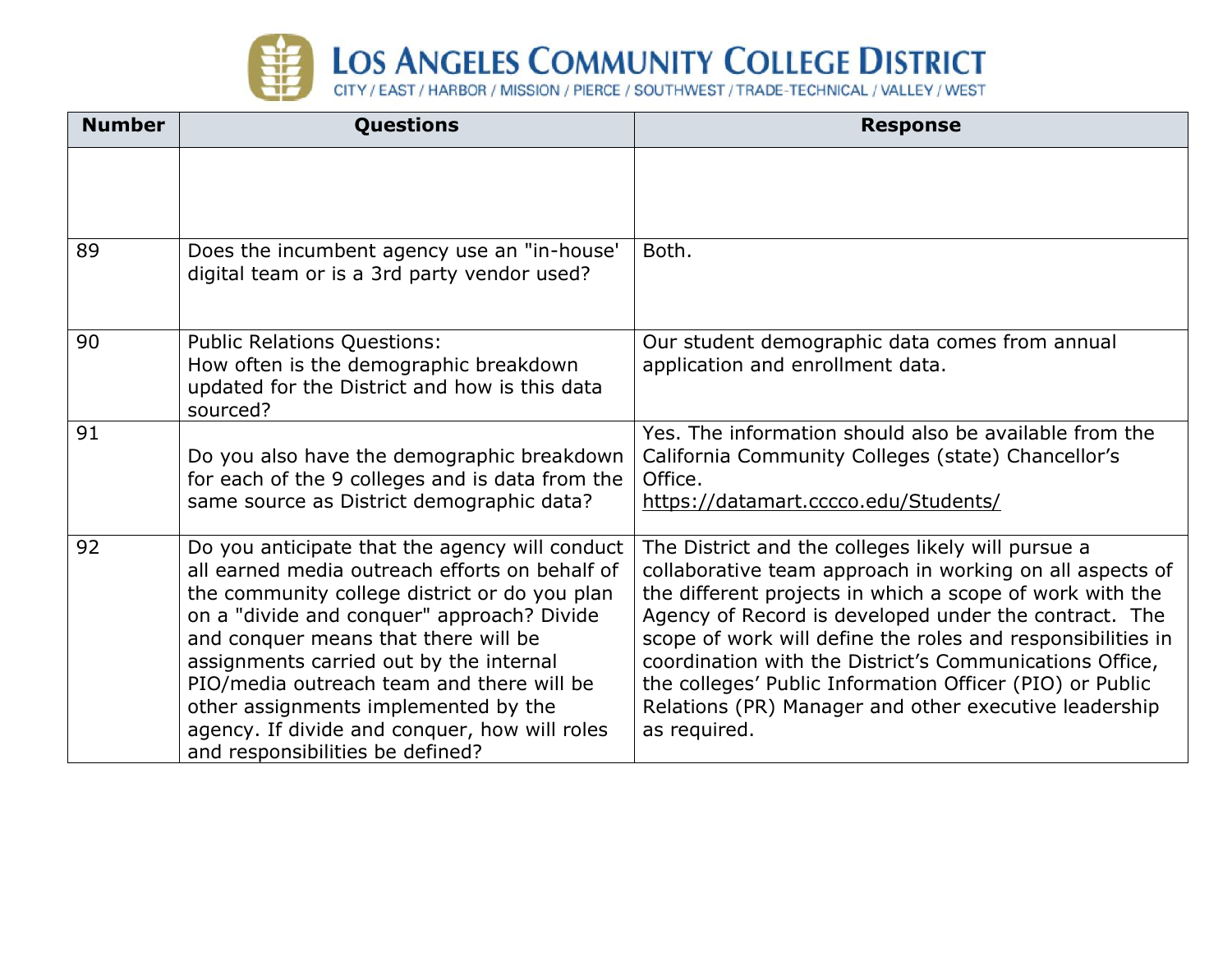

| <b>Number</b> | <b>Questions</b>                                                                                                                                                                                                    | <b>Response</b>                                                                                                                                                                                                                                                                                                                                                                                                                                                                                                                                                                                                              |
|---------------|---------------------------------------------------------------------------------------------------------------------------------------------------------------------------------------------------------------------|------------------------------------------------------------------------------------------------------------------------------------------------------------------------------------------------------------------------------------------------------------------------------------------------------------------------------------------------------------------------------------------------------------------------------------------------------------------------------------------------------------------------------------------------------------------------------------------------------------------------------|
| 93            | Do you currently use media monitoring<br>services? If so, which one(s) and will you<br>carry those subscriptions and processes<br>internally? Or will you need to rely on the<br>agency for monitoring and reports? | The District and the colleges are currently working to<br>engage with a new professional media monitoring<br>service. That subscription service will be internal. In<br>the past we have used several, including, but not limited<br>to Meltwater and Cision. We anticipate as part of the<br>scope of work that the Agency of Record will also have,<br>and report to us, monitoring reports.                                                                                                                                                                                                                               |
| 94            | How do you currently track your media<br>coverage? Please give specific details.                                                                                                                                    | This has varied in the past per each college and the<br>District. The District and the colleges are currently<br>working to engage with a new professional media<br>monitoring service. That subscription service will be<br>internal. In the past we have used several, including,<br>but not limited to Meltwater and Cision.                                                                                                                                                                                                                                                                                              |
| 95            | Do certain campuses within your system need<br>more earned media outreach support than<br>others? If so, which ones?                                                                                                | Possibly. This would depend on the issue and would be<br>determined on a case-by-case basis as the need arises<br>in moving forward with the new Agency of Record.                                                                                                                                                                                                                                                                                                                                                                                                                                                           |
| 96            | Tell us more about your current earned media<br>outreach structure -- internally. Are there<br>PIOs/PR team members at every campus?<br>What does this workflow look like when they<br>engage with an agency?       | Yes. Each college has a designated PIO or PR Manager.<br>Collectively, they work together with the District's<br>Communications Director as part of the Districtwide PIO<br>Team. Currently, the focus of work with the current<br>Agency of Record has been on paid/placed media and<br>advertising campaigns. Earned media has been<br>primarily handled internally, however, moving forward<br>with a new Agency of Record means new opportunities<br>for greater collaboration and integration of earned<br>media as a key performance indicator for the overall<br>marketing and advertising campaign(s) developed with |

scope(s) of work under the master contract.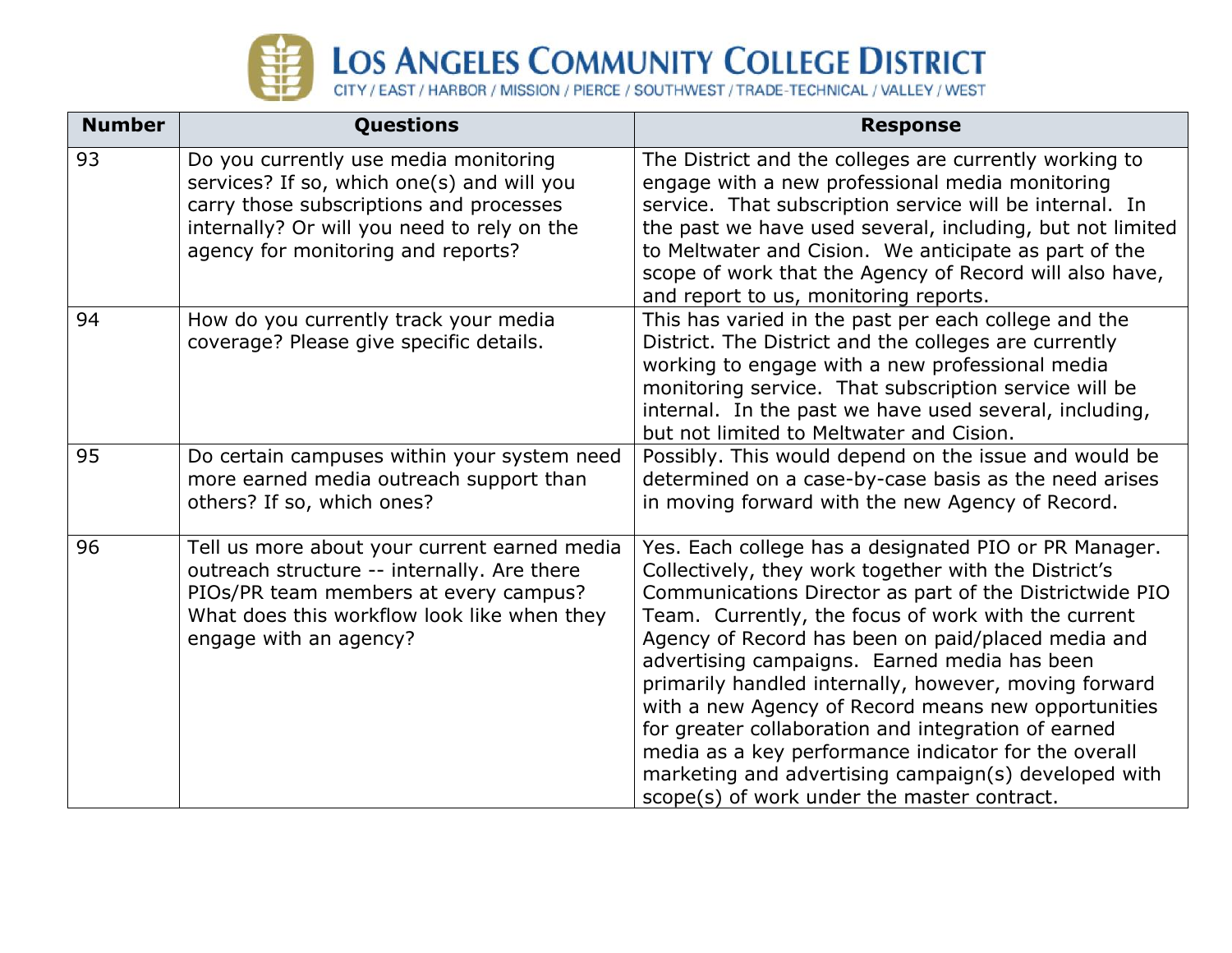

| <b>Number</b> | Questions                                                                                                                                                                                                                     | <b>Response</b>                                                                                                                                                                                                                                                                                                                                                                                                                                                                                                                                                                                                                                                                                                               |
|---------------|-------------------------------------------------------------------------------------------------------------------------------------------------------------------------------------------------------------------------------|-------------------------------------------------------------------------------------------------------------------------------------------------------------------------------------------------------------------------------------------------------------------------------------------------------------------------------------------------------------------------------------------------------------------------------------------------------------------------------------------------------------------------------------------------------------------------------------------------------------------------------------------------------------------------------------------------------------------------------|
| 97            | Do you require trade media and national<br>earned media outreach? If so, what is<br>expected from this? Provide us examples of<br>some media outlets that are on your ultimate<br>wish list for trade and national outlets.   | Yes, but this is a program or issue-driven topic. The<br>colleges and the District believe trade media and<br>national media coverage are important and should be<br>accomplished when possible. The targeted media<br>outlets would vary depending upon what needs to be<br>accomplished. For example, any trade or media<br>outreach promoting the aviation mechanics program at<br>West Los Angeles College would be different than the<br>media we would want to reach out to for the Culinary<br>Arts programs at the colleges. We would look to the<br>Agency of Record for its recommendations on targeted<br>media and to help develop that list in addition to the<br>media in the Los Angeles or statewide markets. |
| 98            | For local earned media outreach, is this solely<br>focused on the Los Angeles DMA, where the<br>campuses are located? If so, please provide<br>us some examples of some media outlets that<br>are on your ultimate wish list. | Local earned media is not specifically exclusive to Los<br>Angeles outlets, but could be throughout Southern<br>California as local.                                                                                                                                                                                                                                                                                                                                                                                                                                                                                                                                                                                          |
| 99            | What are your highest priority PR/earned<br>media needs and goals?                                                                                                                                                            | To significantly increase the total amount of positive<br>news media coverage of the LACCD community and out<br>stories.                                                                                                                                                                                                                                                                                                                                                                                                                                                                                                                                                                                                      |
| 100           | Who will our day-to-day contact(s) be for<br>earned media outreach work?                                                                                                                                                      | Primarily the Districtwide PIO Team or designees as<br>determined per issue or topic.                                                                                                                                                                                                                                                                                                                                                                                                                                                                                                                                                                                                                                         |
| 101           | What happens now when a media request<br>comes in? Who manages it? Describe your<br>media protocol process?                                                                                                                   | Most news media requests are currently handled<br>individually or collectively by the Districtwide PIO Team.<br>They, in turn, work with the appropriate executives at<br>the colleges or the District to develop responses.                                                                                                                                                                                                                                                                                                                                                                                                                                                                                                  |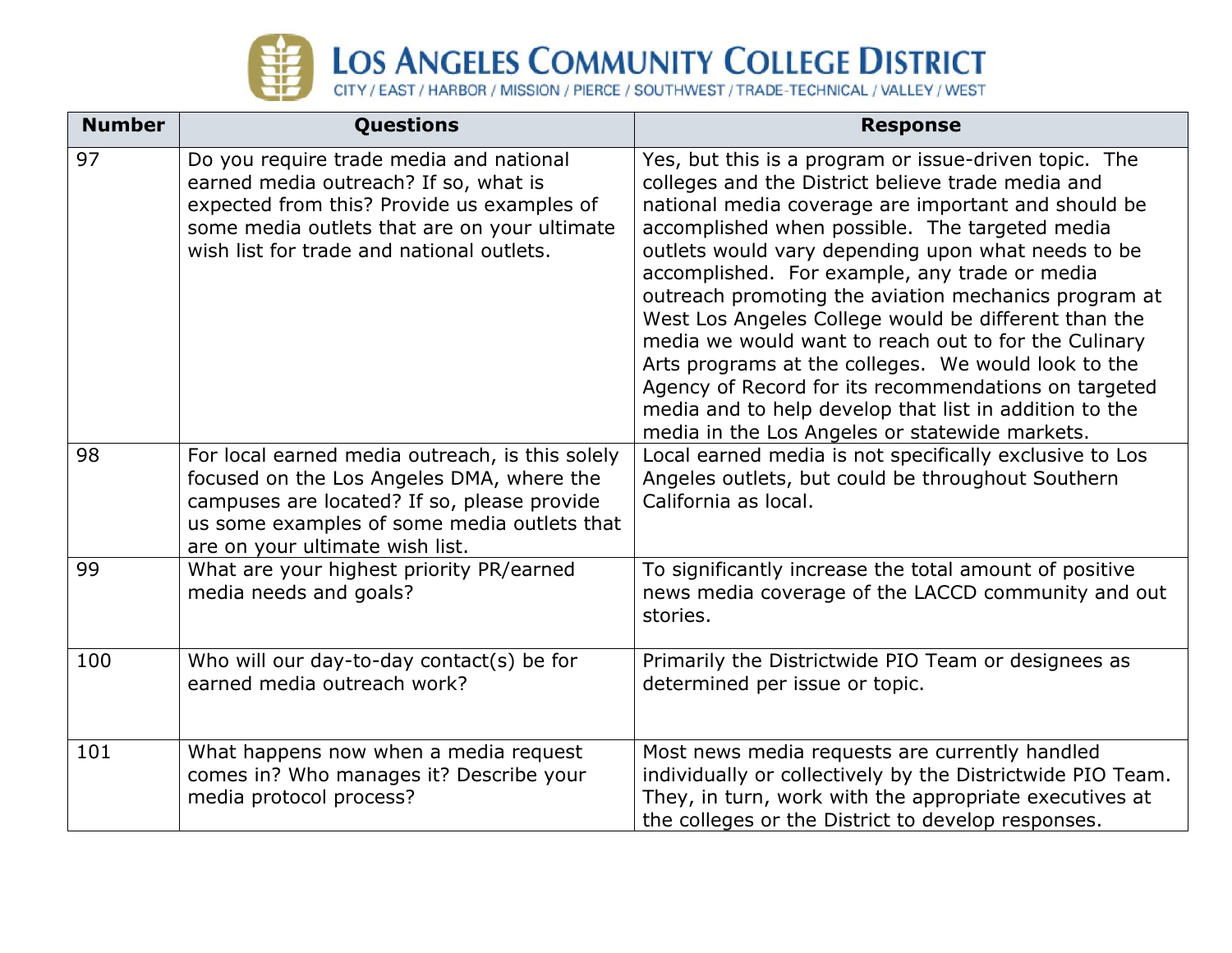

| <b>Number</b> | <b>Questions</b>                                                                                                                                                              | <b>Response</b>                                                                                                                                                                                                                                                                                                                                                                                                              |
|---------------|-------------------------------------------------------------------------------------------------------------------------------------------------------------------------------|------------------------------------------------------------------------------------------------------------------------------------------------------------------------------------------------------------------------------------------------------------------------------------------------------------------------------------------------------------------------------------------------------------------------------|
| 102           | What are your current PR/earned media<br>outreach, community relations, and marketing<br>efforts?                                                                             | This varies from college to college. A good sampling of<br>the baseline news media outreach can be seen on the<br>District's news release website page. Direct follow-ups<br>to news media is often done after news releases are<br>issued and regular contact with members of the press<br>are done.<br>http://laccd.edu/Pages/News.aspx<br>Each college also maintains news release postings on<br>the colleges' websites. |
| 103           | How do you want to ultimately measure<br>earned media outreach success? What will<br>have to happen to make you really happy? $\sum_{s \in \mathbb{R}^2}$<br>Please describe. | Significantly increase the total amount of positive news<br>media coverage of the LACCD community and our<br>stories.                                                                                                                                                                                                                                                                                                        |
| 104           | What are your current target audiences?<br>Where have you been successful with<br>outreach and where would you like to grow?[1]                                               | Target audiences are to be defined in the scope(s) of<br>work and depend on the issue or project. Success of<br>outreach is varies and is dependent on a lot of outside<br>factors not controlled by either the District, the colleges<br>or the Agency of Record. Enrollment growth and<br>increase in positive media coverage are examples of<br>primary goals.                                                            |
| 105           | What are your existing media relationships in<br>the SoCal market? What is your earned media<br>wishlist for future PR initiatives? $\frac{1}{25}$                            | Media relationships tend to be issue driven or beat<br>specific. Again, an overall increase in enrollment and<br>positive media coverage are examples of two main<br>goals.                                                                                                                                                                                                                                                  |
| 106           | Who are your key media spokespersons, i.e.<br>faculty, staff, donors, alumni, and current<br>students?[1]                                                                     | Chancellor, College Presidents, Board members,<br>Communications Director, other college or District<br>executives are primary spokespersons. Others are used<br>depending on the topic.                                                                                                                                                                                                                                     |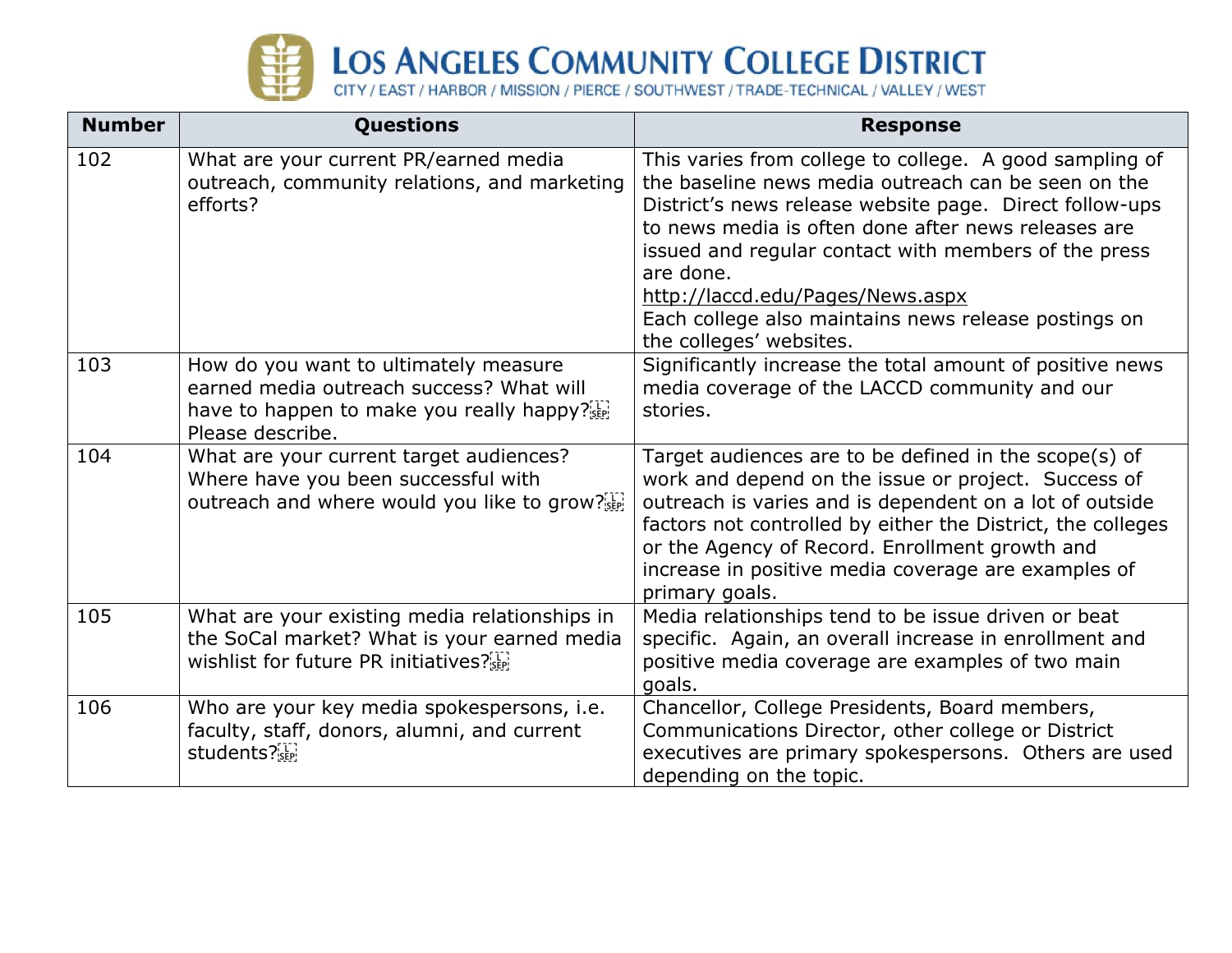

| <b>Number</b> | <b>Questions</b>                                                                                                                                                                                           | <b>Response</b>                                                                                                                                                                                                                                                    |
|---------------|------------------------------------------------------------------------------------------------------------------------------------------------------------------------------------------------------------|--------------------------------------------------------------------------------------------------------------------------------------------------------------------------------------------------------------------------------------------------------------------|
| 107           | What is your team's comfort level with<br>conducting interviews? Tell us about the<br>feedback you've received from your<br>spokespersons and media post-interview.                                        | Good. Feedback varies and greatly depends on the topic<br>and the media involved.                                                                                                                                                                                  |
| 108           | What does your current media outreach to<br>diverse and multilingual populations look like?                                                                                                                | Limited, with significant room for improvement.                                                                                                                                                                                                                    |
| 109           | How do you currently receive and implement<br>media opportunities? $\frac{1}{35}$                                                                                                                          | Depends on the issue/topic. There is no one process.                                                                                                                                                                                                               |
| 110           | What is your current approval process for<br>media relations documents such as news<br>releases, media advisories, etc.?                                                                                   | At the colleges, approval is from the College presidents<br>and/or their executive teams in conjunction with the PIO<br>or PR Manager. At District, via the Communications<br>Director, Deputy Chancellor and/or Chancellor or<br>designees.                       |
| 111           | Will you require crisis communications<br>response work? If so, describe what these<br>needs may be.                                                                                                       | Depends on the crisis. If needed, the Agency of Record<br>would be integrated with the crisis comms team already<br>in place. Impossible to predict when a crisis will occur,<br>but there could be some need with the ongoing COVID-<br>19 pandemic and recovery. |
| 112           | Will we have access to conduct intake<br>interviews with faculty, staff, students, and<br>alumni to determine the best human interest<br>story angles? If so, what is the process to<br>connect with them? | Yes. The plans and details would be developed as part<br>of the scope of work for a given project or campaign.                                                                                                                                                     |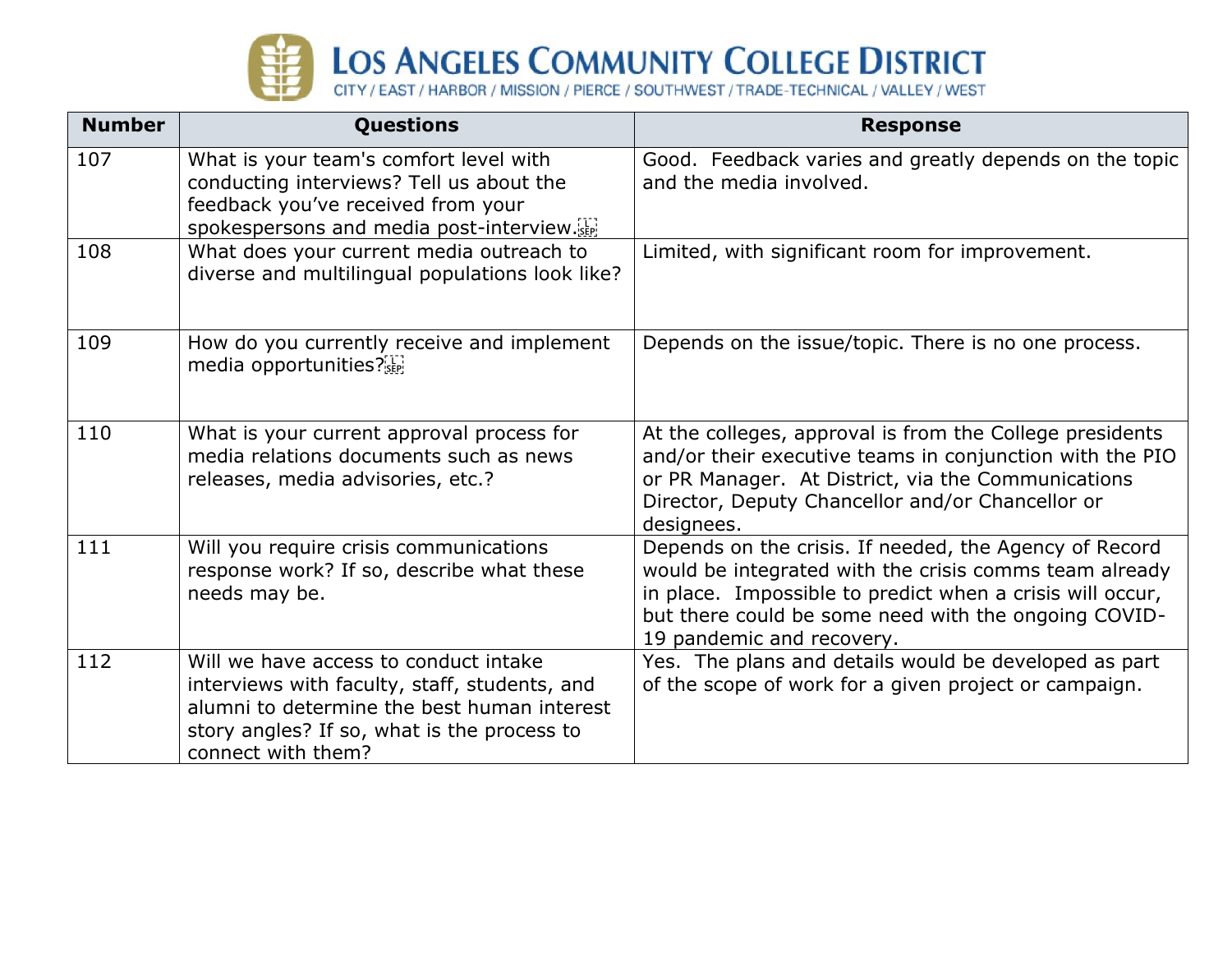

| <b>Number</b> | <b>Questions</b>                                                                                                                                                                                                                                                                                                | <b>Response</b>                                                                                                                                                                                                                                                                                                                                                                                                                                                                                                                                                                                                                                                                                                                                                 |
|---------------|-----------------------------------------------------------------------------------------------------------------------------------------------------------------------------------------------------------------------------------------------------------------------------------------------------------------|-----------------------------------------------------------------------------------------------------------------------------------------------------------------------------------------------------------------------------------------------------------------------------------------------------------------------------------------------------------------------------------------------------------------------------------------------------------------------------------------------------------------------------------------------------------------------------------------------------------------------------------------------------------------------------------------------------------------------------------------------------------------|
| 113           | What departments and programs need more<br>earned media support during this project?                                                                                                                                                                                                                            | They will vary from college to college and a list of initial<br>needs or goals would be developed during the<br>onboarding process with the new Agency of Record.                                                                                                                                                                                                                                                                                                                                                                                                                                                                                                                                                                                               |
| 114           | What do you like and dislike about your<br>current earned media outreach program?                                                                                                                                                                                                                               | We like that the District and the colleges have received<br>positive press, but recognize the need for improvement<br>and additional positive coverage.                                                                                                                                                                                                                                                                                                                                                                                                                                                                                                                                                                                                         |
| 115           | Will you require media training services for<br>your designated spokespersons?                                                                                                                                                                                                                                  | It's possible that both speaking points and training could<br>be needed depending on the abilities of the designated<br>spokesperson and the sensitivity of the issue.                                                                                                                                                                                                                                                                                                                                                                                                                                                                                                                                                                                          |
| 116           | How often do you want to meet with the<br>earned media outreach team at the agency?<br>Monthly, weekly, or something different? Do<br>you require them to attend campus<br>communications meetings as well? Please<br>fully describe what a typical meeting schedule<br>might be in a given month or timeframe. | It is anticipated that there would be regular meetings<br>with the Agency of Record on all aspects of any work in<br>progress or future work. The Districtwide PIO Team<br>meets monthly, sometimes more frequently depending<br>on the need, and the current Agency of Record was<br>integrated into the schedule. These monthly meetings<br>average about three hours long. In addition, the team<br>will communicate per topic via phone/conference calls or<br>email. Also, there are many other meetings, including<br>the Board public meetings, or meetings with other<br>college leadership that could be required. The Agency of<br>Record would be responsible for determining who<br>attends to update/share or respond to the designated<br>topics. |
| 117           | <b>Events Questions:</b><br>Do you have a set Calendar of Events that<br>would be included in this scope?                                                                                                                                                                                                       | No. Events would be discussed in advance and<br>determined on an as-needed basis.                                                                                                                                                                                                                                                                                                                                                                                                                                                                                                                                                                                                                                                                               |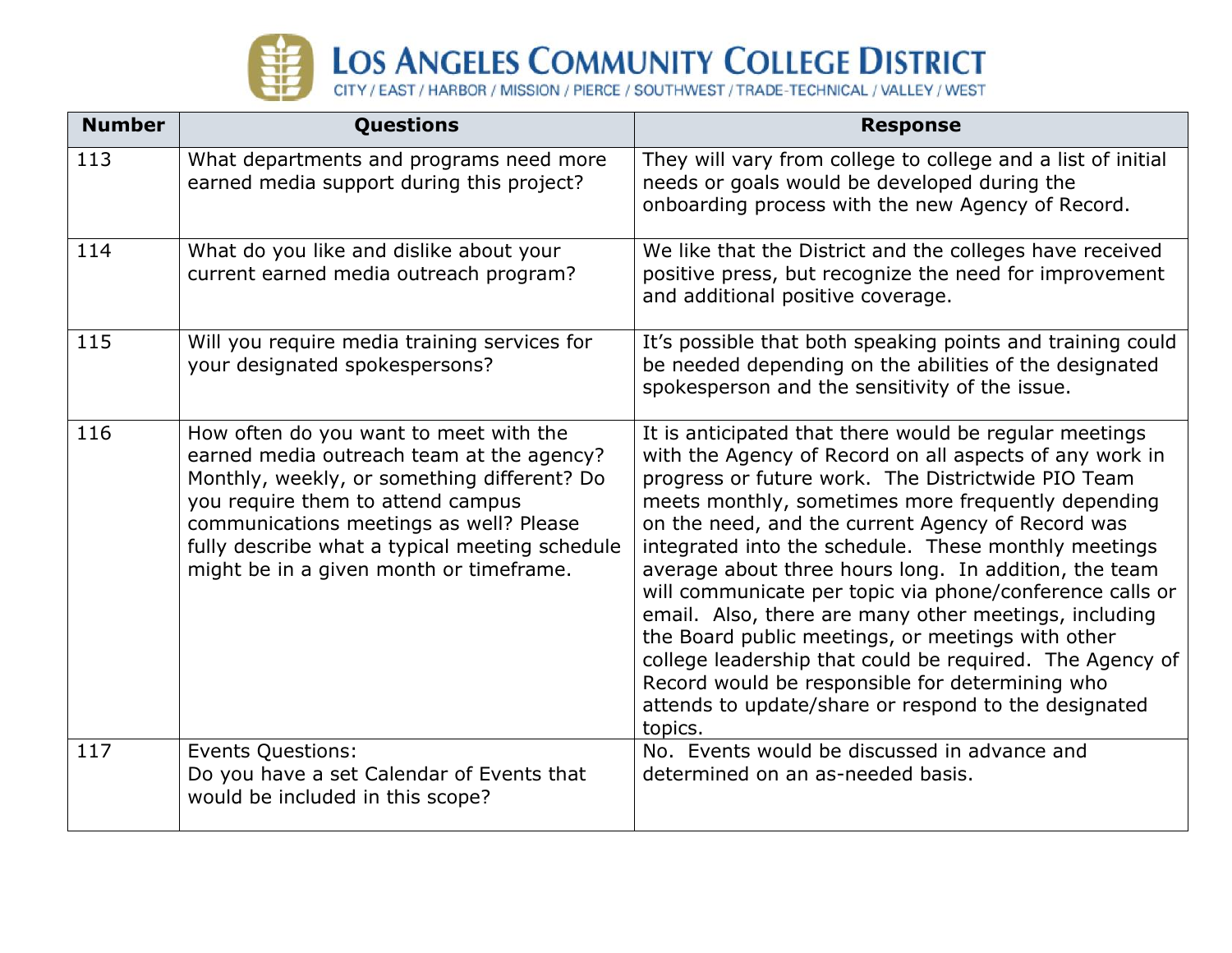

| <b>Number</b> | <b>Questions</b>                                                                                                                                                                        | <b>Response</b>                                                                                                                                                                                                                                                                                                                                                                                                                                                                                                                                                                                |
|---------------|-----------------------------------------------------------------------------------------------------------------------------------------------------------------------------------------|------------------------------------------------------------------------------------------------------------------------------------------------------------------------------------------------------------------------------------------------------------------------------------------------------------------------------------------------------------------------------------------------------------------------------------------------------------------------------------------------------------------------------------------------------------------------------------------------|
| 118           | We currently see no events on the event<br>calendar. Is that because nothing is currently<br>set to occur?<br>https://www.laccd.edu/eventcalendars/Lists/L<br>AHCCalendar/calendar.aspx | No. The website is currently being re-designed and the<br>calendar function is not being actively used at this time.                                                                                                                                                                                                                                                                                                                                                                                                                                                                           |
| 119           | Are these events that were held in the past?<br>If so, would we have access to old planning<br>documents, budgets and details?                                                          | Yes. Information on any re-occurring events could be<br>shared.                                                                                                                                                                                                                                                                                                                                                                                                                                                                                                                                |
| 120           | Please describe if the District has its own<br>events team on each campus or for the<br>overall district?                                                                               | Each college puts together an event team per project or<br>need, however, there are designated personnel at the<br>colleges who oversee events or manage facilities and<br>other logistics that are needed for events. There is no<br>standing events team at the District.                                                                                                                                                                                                                                                                                                                    |
| 121           | How do the share/collaborate events<br>work? How will our team integrate with your<br>team(s)?                                                                                          | A good example would be virtual graduations in 2020.<br>There was a districtwide committee to help with<br>overarching coordination, plus each college had its own<br>per-campus committee to handle the details for specific<br>niche needs and logistics. A video production company<br>worked with the Districtwide team and the colleges to<br>help produce nine unique online ceremonies that were<br>streamed on the same day for each college. The videos<br>all had some common elements, formats, speakers and<br>production timelines that were used in the making of the<br>videos. |
| 122           | Will events be held on campus or off campus?                                                                                                                                            | Primarily on campus or at the District offices.                                                                                                                                                                                                                                                                                                                                                                                                                                                                                                                                                |